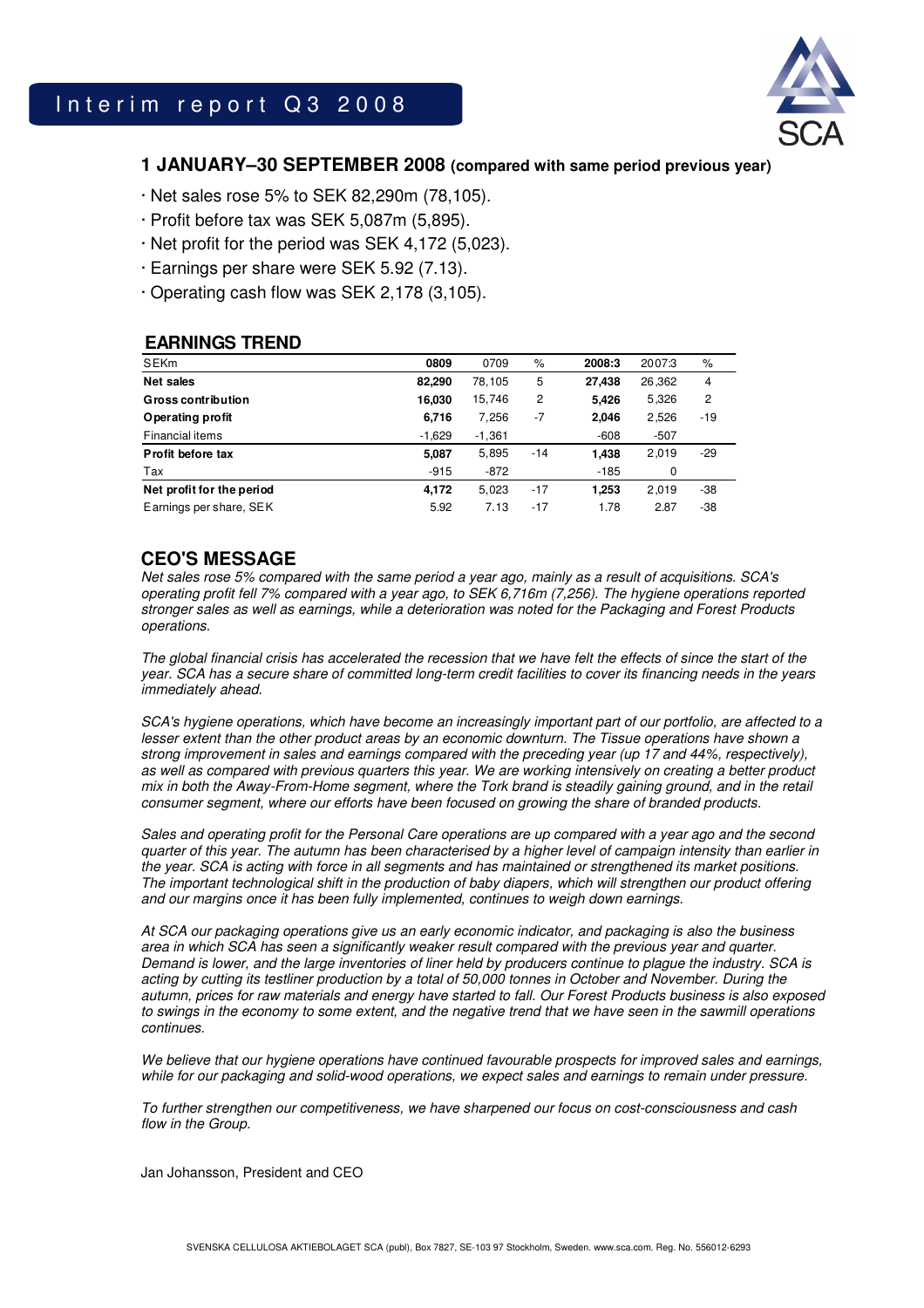



## **EARNINGS TREND FOR THE GROUP**

| <b>SEKm</b>                                                    | 0809      | 0709      | $\%$  | 2008:3    | 2007:3    | %              |
|----------------------------------------------------------------|-----------|-----------|-------|-----------|-----------|----------------|
| <b>Net sales</b>                                               | 82,290    | 78,105    | 5     | 27,438    | 26,362    | 4              |
| Cost of goods sold                                             | $-66,260$ | $-62,359$ |       | $-22,012$ | $-21,036$ |                |
| <b>Gross contribution</b>                                      | 16,030    | 15,746    | 2     | 5.426     | 5,326     | $\overline{2}$ |
| Sales, general and administration                              | $-9,314$  | $-8,490$  |       | $-3,380$  | $-2,800$  |                |
| Operating profit                                               | 6,716     | 7,256     | $-7$  | 2,046     | 2,526     | $-19$          |
| <b>Financial items</b>                                         | $-1,629$  | $-1,361$  |       | $-608$    | $-507$    |                |
| Profit before tax                                              | 5,087     | 5,895     | $-14$ | 1,438     | 2,019     | $-29$          |
| Tax                                                            | $-915$    | $-872$    |       | $-185$    | 0         |                |
| Net profit for the period                                      | 4,172     | 5,023     | $-17$ | 1,253     | 2,019     | -38            |
| Earnings per share, SEK - equity holders of the Parent Company |           |           |       |           |           |                |
|                                                                |           |           |       |           |           |                |
| - after dilution effects                                       | 5.92      | 7.13      | $-17$ | 1.78      | 2.87      | -38            |
| Margins (%)                                                    |           |           |       |           |           |                |
| Gross margin                                                   | 19.5      | 20.2      |       | 19.8      | 20.2      |                |
| Operating margin                                               | 8.2       | 9.3       |       | 7.5       | 9.6       |                |
| Financial net margin                                           | $-2.0$    | $-1.7$    |       | $-2.2$    | $-1.9$    |                |
| Profit margin                                                  | 6.2       | 7.6       |       | 5.3       | 7.7       |                |
| Tax                                                            | $-1.1$    | $-1.1$    |       | $-0.7$    | $0.0\,$   |                |

## **OPERATING PROFIT PER BUSINESS AREA**

| <b>SEKm</b>            | 0809   | 0709   | %   | 2008:3 | 2007:3 | %   |
|------------------------|--------|--------|-----|--------|--------|-----|
| Personal Care          | 2,200  | 2.179  |     | 734    | 742    | -1  |
| Tissue                 | 1.756  | 1.216  | 44  | 633    | 464    | 36  |
| Packaging              | 1.384  | 1.959  | -29 | 319    | 648    | -51 |
| <b>Forest Products</b> | 1.689  | 2.179  | -22 | 481    | 766    | -37 |
| Other                  | $-313$ | $-277$ |     | $-121$ | -94    |     |
| <b>Total</b>           | 6,716  | 7,256  | -7  | 2.046  | 2,526  | -19 |

## **OPERATING CASH FLOW PER BUSINESS AREA**

| <b>SEKm</b>            | 0809   | 0709   | %     | 2008:3 | 2007:3 | %     |  |
|------------------------|--------|--------|-------|--------|--------|-------|--|
| Personal Care          | 1.740  | 2.164  | $-20$ | 762    | 866    | $-12$ |  |
| Tissue                 | 1.656  | 1.713  | -3    | 1.071  | 985    | 9     |  |
| Packaging              | 933    | 489    | 91    | 462    | 582    | -21   |  |
| <b>Forest Products</b> | 997    | 1.854  | -46   | 311    | 922    | -66   |  |
| Other                  | $-199$ | $-332$ |       | $-130$ | $-271$ |       |  |
| <b>Total</b>           | 5,127  | 5,888  | -13   | 2,476  | 3,084  | -20   |  |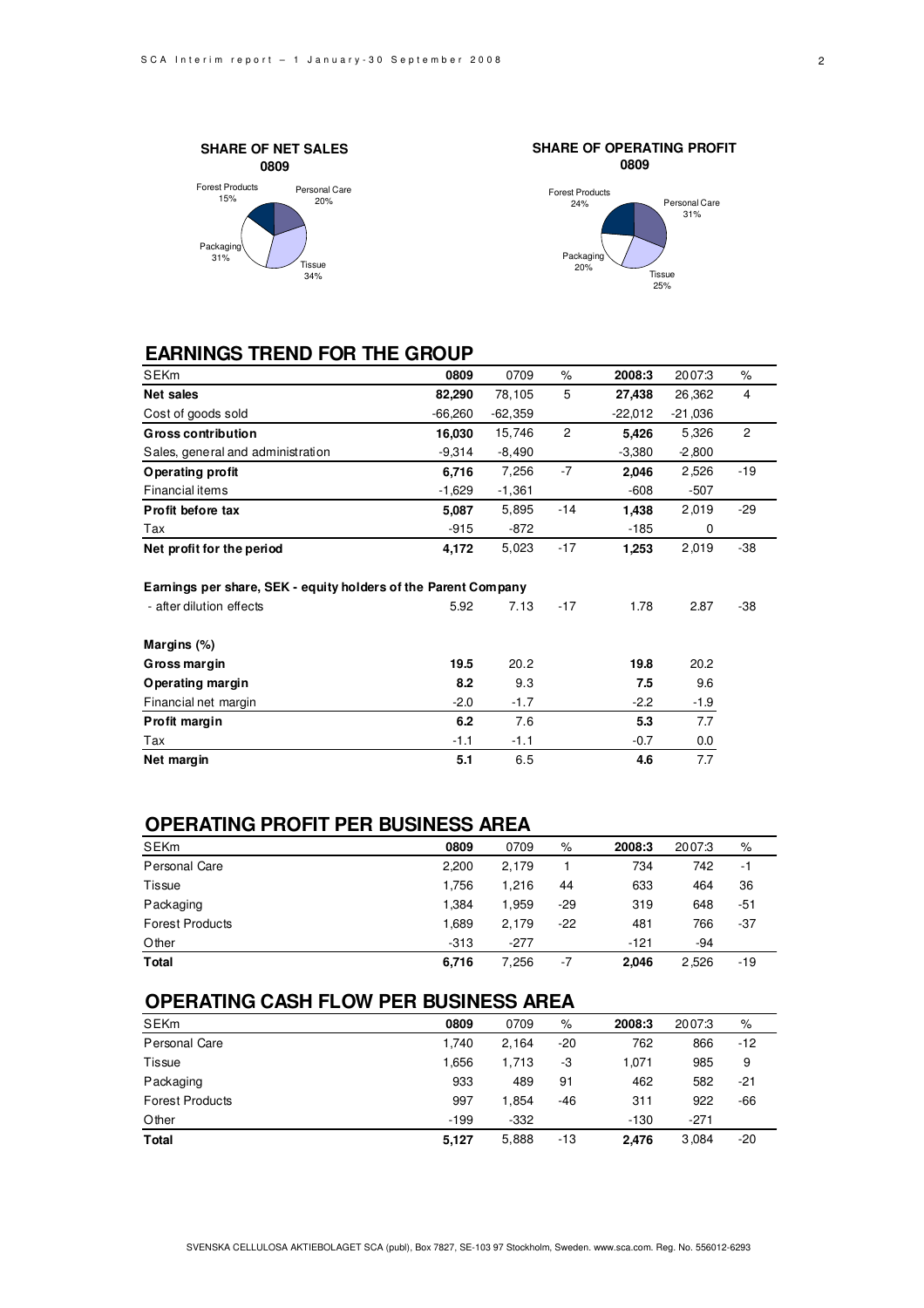Performance compared with January–September 2007:



**Tissue** Net sales: +17% Operating profit: +44%



**Personal Care**  Net sales: +4% Operating profit: +1%



**Forest Products**  Net sales: -10% Operating profit: -22%



**Packaging**  Net sales: +2% Operating profit: -29%

# **GROUP**

## **MARKET**

The global economy weakened further as a result of the deepened financial crisis. Growth forecasts for 2009 have been dampened, with a zero-growth outlook for the US economy and a half per cent growth forecast for Western Europe. The strong growth in Asia and Latin America is also expected to subside.

In SCA's product portfolio, the packaging operations are the most sensitive to economic swings, as are solid-wood products. The hygiene operations, with products for everyday use, are less sensitive to economic fluctuations.

**Personal Care:** Demand is developing well, however, the competition is intense in the European retail market for feminine care products, baby diapers and also light incontinence products. In the publicly procured segment of the incontinence products market, i.e., institutions and assisted-living centres, the competition is fierce, and pressure has grown on costs. The strongest growth is taking place in southern Europe, driven by the surging organic growth of senior care in France and Italy. Eastern Europe is also showing favourable growth.

SCA is addressing this situation through an increase in marketing activities, which has had a positive effect. Tena, SCA's brand of incontinence products, has exhibited strong growth in Russia, among other markets, due to a broader product range and distribution.

**Tissue:** The weakening of the broader economy is continuing in the USA, where the hotel and restaurant industries are reporting a drop in customer numbers. Demand in the fast food segment remains favourable.

In Europe, demand in the Away-From-Home sector (AFH) has been favourable. In the consumer products sector, growth is in parity with movements in GDP.

In the USA, SCA has increased its market share in the napkin market, which is an important segment for the company. SCA has grown its sales of AFH tissue in Europe, and the Tork brand is growing strongly in all regions and is contributing to an improved product mix.

**Packaging:** Demand for corrugated board has softened in Europe, with all major markets showing lower demand. Prices of corrugated board, which have a strong correlation with prices for containerboard (liner), have progressively come under pressure. However, average prices are still 2% higher than at the start of the year and 4% higher than a year ago.

There is currently an imbalance between supply and demand for testliner, and producer inventories are high. A number of manufacturers have announced price increases, which have not yet been implemented. Prices of recycled fibre have fallen during the autumn and are expected to continue falling.

In October SCA cut its testliner production by 15,000 tonnes, and an additional 35,000 tonnes will be cut in the next six weeks.

**Publication papers:** Although the European advertising market has weakened, the market balance for magazine paper is favourable and prices could be raised after the summer. In response to falling revenues, many buyers are trying to reduce their costs by choosing other paper grades. This has been noticed in a shift from LWC to SC paper. Demand for newsprint has weakened in Europe, and profitability in the industry is under pressure. Price increases have been announced for 2009.

**Solid-wood products:** The market for solid-wood products is expected to remain weak due to the decline in the construction market.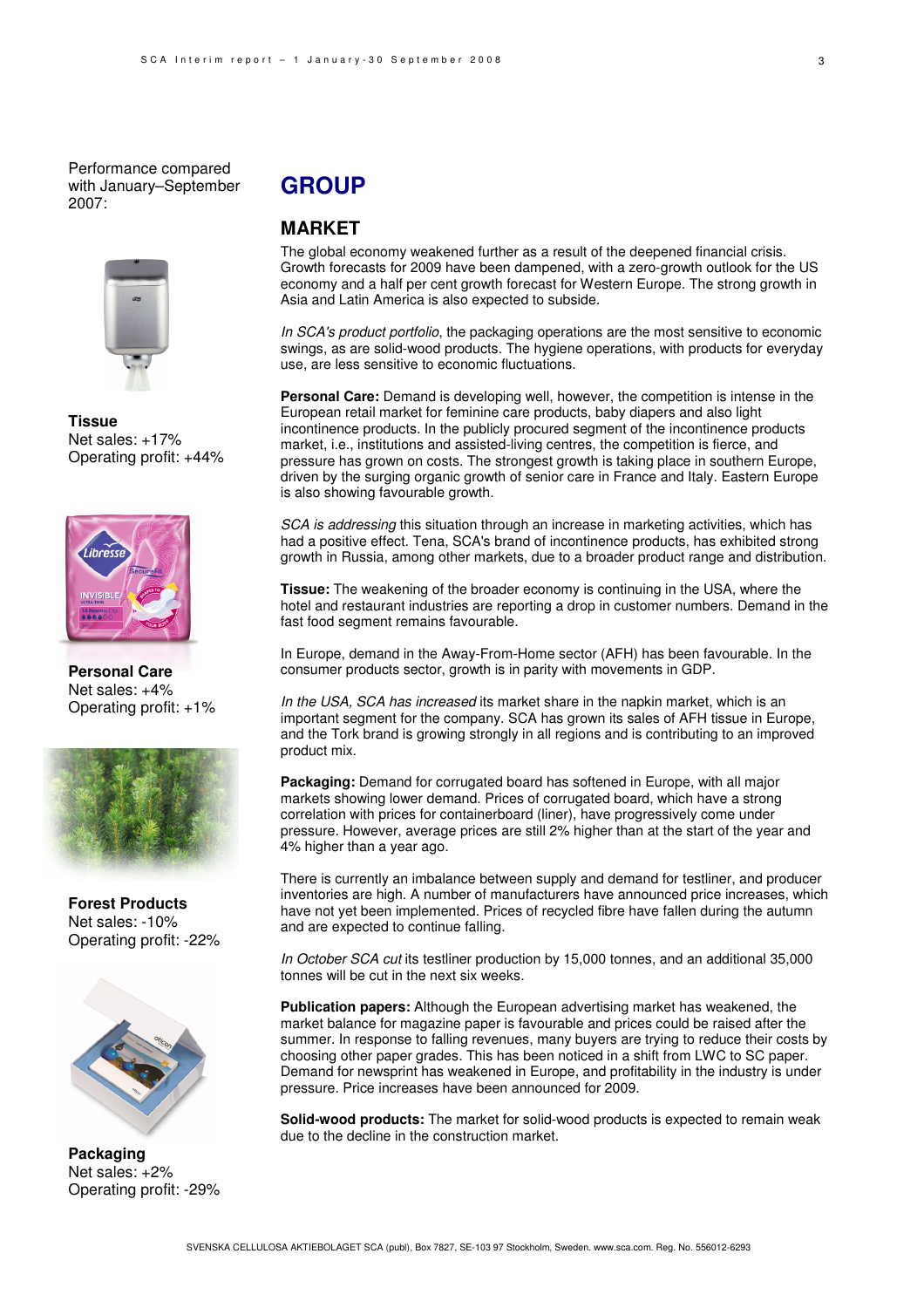

## **SALES AND EARNINGS**

Net sales increased by 5%, or SEK 4,185m, compared with a year earlier to SEK 82,290m (78,105). Volume growth was 5%, of which organic growth was 1%. Acquisitions contributed 5% to net sales, while the divestment of the North American packaging operation and the sale of the Softis brand decreased net sales by 1%. Higher prices for primarily tissue and corrugated board increased net sales by 3%. Net sales were hurt by 2% by exchange rate movements. Operating profit fell 7% to SEK 6,716m (7,256). Higher prices and larger volumes have not compensated for higher manufacturing costs. An improved product mix and price increases resulted in a SEK 2,300m improvement in earnings, while raw material and energy costs increased by SEK 2,000m and SEK 900m, respectively. Exchange rate movements decreased operating profit by 1%.

Compared with the third quarter of 2007, net sales rose 4% to SEK 27,438m (26,362). The increase is mainly attributable to acquisitions, which added 5%, while higher prices added 4% to sales growth. Exchange rate movements decreased net sales by 1%. Operating profit was 19% lower and amounted to SEK 2,046m (2,526), as higher prices failed to compensate for higher raw material and energy costs.

## **CASH FLOW AND FINANCING**

Operating cash surplus decreased by SEK 898m to SEK 10,427m (11,325). The buildup of working capital was lower than a year ago and amounted to SEK 1,478m (1,876), despite the current year's inventory build-up ahead of a shift in production to a new generation of baby diapers. Working capital in relation to net sales was unchanged at 15%. Current capital expenditures were slightly higher than a year ago and amounted to SEK 3,363m (3,076), which corresponds to slightly more than 4% of net sales. Operating cash flow was SEK 5,127m (5,888).

Financial items increased by SEK 268 to SEK -1,629m – an effect of higher interest rates and a higher level of net debt. Tax payments were slightly lower than in the same period a year ago and amounted to SEK 1,332m (1,429). Cash flow from current operations thereby amounted to SEK 2,178m (3,105).

Strategic investments and acquisitions amounted to SEK 3,832m (1,536). Outlays pertained primarily to the second and third instalments for the acquisition of Procter & Gamble's European tissue business, the installation of a second paper machine at the tissue plant in Barton, Alabama, USA, and broadened ownership in the Chinese tissue company Vinda. The divestment of the corrugated board operations in the UK was completed as per the end of September and amounted to a total of SEK 1,175m (2,846). The dividend paid to the shareholders and minority owners amounted to SEK 3,127m (2,904). Net cash flow was SEK -3,578m, compared with SEK 1,565m in the same period a year ago.

Net debt at the end of the period was SEK 43,501m, compared with SEK 37,368m at the start of the year. Net cash flow was -3,578m. In addition, net debt was affected by revaluations as a result of the weakening of the Swedish krona and by the restatement of pensions and financial instruments to fair value. The net debt/equity ratio was 0.67 (0.58 at the start of the year).

On 28 October 2008 SCA had outstanding commercial paper valued at SEK 12,405m, with maturity within four months. Unutilized long-term credit facilities at the same date amounted to SEK 20,200m. In addition, the Group had SEK 4,000m in cash and cash equivalents.

#### **EQUITY**

Consolidated equity increased during the period by SEK 341m to SEK 64,620m. Net profit for the period increased equity by SEK 4,172m, while dividends reduced equity by SEK 3,127m. The effects of restatements according to IAS 19 for pensions and IAS 39 for financial instruments, and of exchange rate movements, etc., decreased equity by SEK 1,142m and 97m, respectively.





Excluding items affecting comparability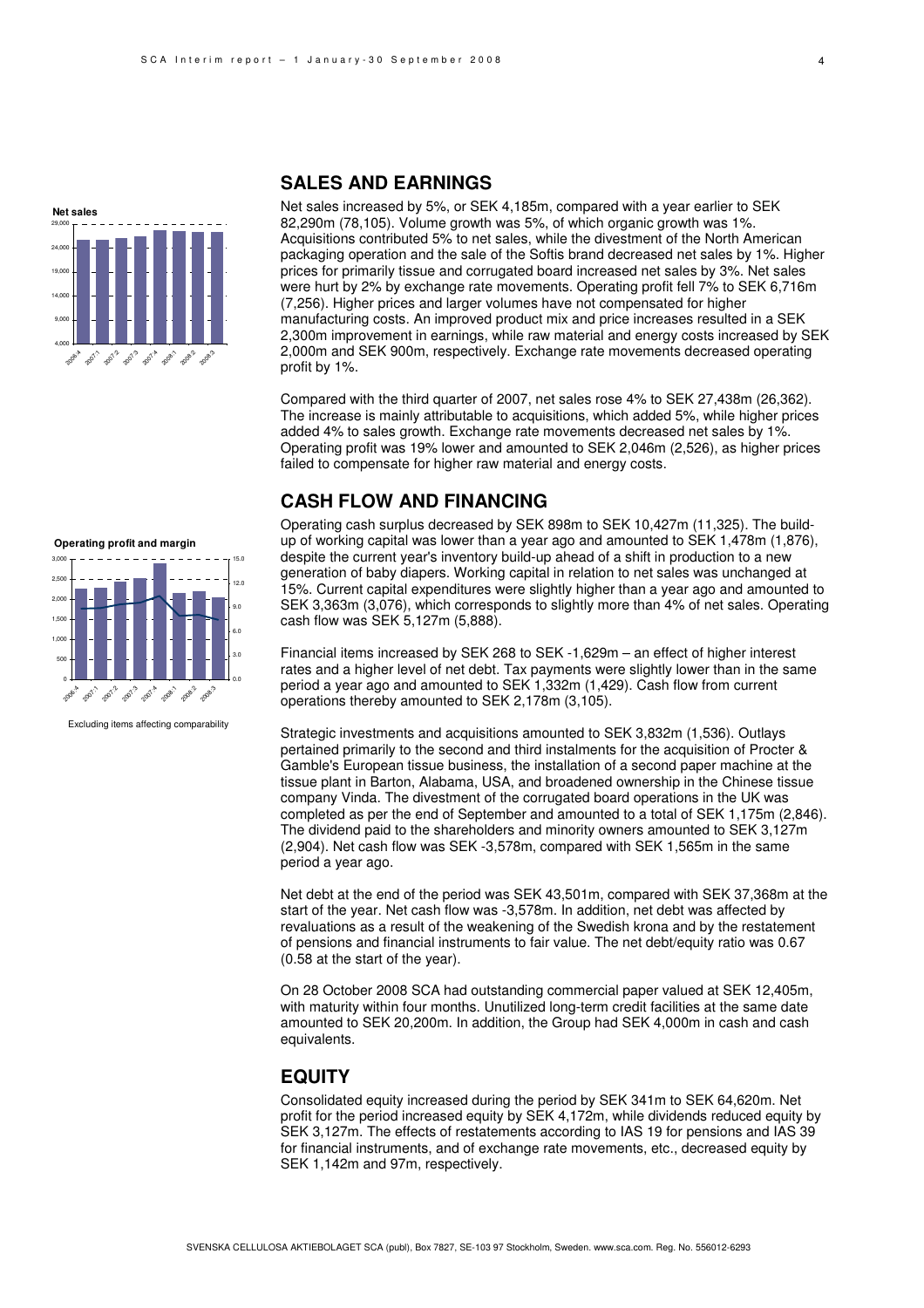## **TAX**

The estimated tax expense for the year has been adjusted downward from 20% to 18%. The main reason for the decrease is that SCA, through transfers of the tax base to newly acquired assets, has received effective tax exemptions from certain capital gains.

### **ACQUISITIONS AND DIVESTMENTS**

During the second quarter SCA signed an agreement on the sale of its conventional corrugated business in the UK and Ireland. The purchaser is the Spanish company SAICA, and the deal was completed on 30 September after clearance was obtained from the competition authorities. The purchase price was SEK 1,200m (GBP 100m). See also the press release dated 18 June 2008.

During the first quarter, SCA acquired an additional 5% of the Chinese tissue company Vinda for SEK 119m. SCA's ownership stake after the acquisition amounts to 19%.

To meet the EU Commission's conditions for approving the acquisition of P&G's European tissue operation, during the first quarter the Softis brand along with accompanying patents and machines was sold to the Italian tissue company Sofidel, in accordance with the established plan.

### **CAPITAL EXPENDITURES**

To improve the offering of consumer products and strengthen its competitiveness and profitability, SCA is investing SEK 1,525m in a new tissue plant in Mexico. SCA has a strong market position in Mexico of 18%, and the recent years' annual market growth of 4-5% is expected to continue. The plant is expected to be operating by 2010.

To support continued growth of the hygiene business, investments totalling SEK 1,050m have been decided on during the year in plants in the Netherlands, Russia and the USA.

SCA's half-owned company Productos Familia, with operations in Colombia, Ecuador, Peru and Venezuela, is investing SEK 420m in a new tissue machine to meet the strong growth in sales in the region.

A new automated sorting plant will be installed at SCA's Tunadal sawmill in Sweden. This investment is worth SEK 210m.

## **OTHER EVENTS DURING THE PERIOD**

On 1 April and 1 July, the last two units of the P&G acquisition – in Orléans, France, and in Manchester, England – were taken over. The acquisition is thereby complete. Payment for the Orléans unit, totalling SEK 529m (EUR 56m) was made on 1 April, and payment for the Manchester unit, totalling SEK 1,150m (EUR 123m), was made on 1 July.

As a consequence of the integration work in the European tissue operations, SCA has shut down capacity in the UK equivalent to 30,000 tonnes.

During the second quarter, SCA's Class B shares were delisted from the London Stock Exchange and are now listed on the OMX Nordic Exchange in Stockholm and through an ADR (American Depositary Receipt) programme in the US.

In June SCA announced that it intends to close its containerboard mill (testliner) in New Hythe, England, in 2010. The mill has a capacity of 240,000 tonnes of paper.

To create a better model for governance and follow-up as well as to facilitate comparisons with other companies, a changeover to a function-based income statement was made as from 1 January 2008. See also the interim report published on 29 April 2008.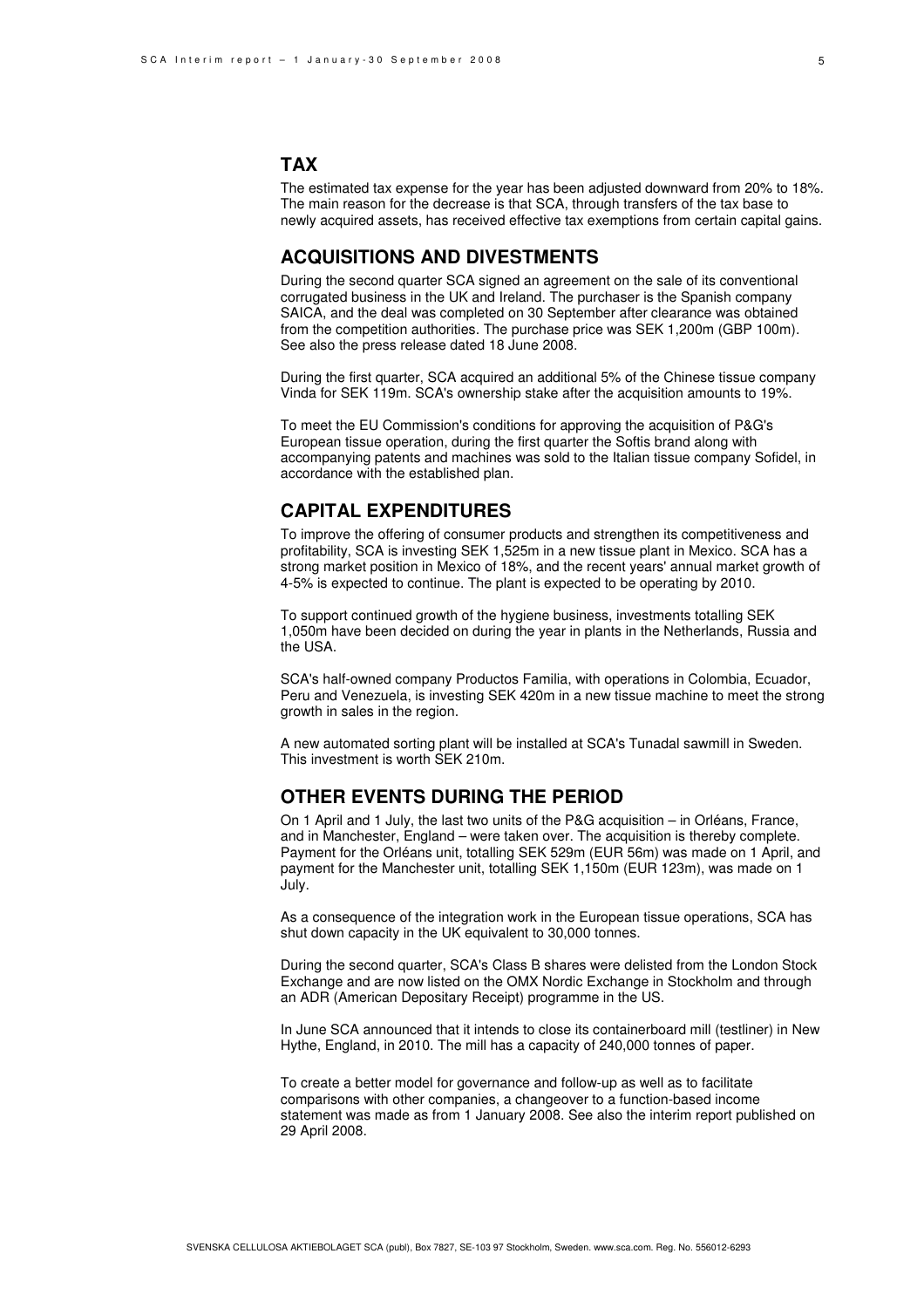

**Share of Group, operating profit 0809**





**Operating profit and margin**



#### **Deviations, operating profit (%)**

| 0809 vs. 0709 |       |
|---------------|-------|
| Price/mix     | 4     |
| Volume        | 17    |
| Raw material  | $-17$ |
| Energy        | -1    |
| Currency      | 0     |
| Other         | 2     |

# **PERSONAL CARE**

| <b>SEKm</b>         | 0809   | 0709   | %   | 2008:3 | 2007:3 | %   |
|---------------------|--------|--------|-----|--------|--------|-----|
| Volume growth       |        | ۰.     | 5.8 | ۰      |        | 4.4 |
| Net sales           | 17.042 | 16.395 | 4   | 5.807  | 5.510  | 5   |
| Operating surplus   | 2.938  | 2.919  |     | 965    | 995    | -3  |
| Operating profit    | 2.200  | 2.179  |     | 734    | 742    | - 1 |
| Operating margin, % | 12.9   | 13.3   |     | 12.6   | 13.5   |     |

**January–September 2008 compared with corresponding period a year ago** 

Net sales rose 4% to SEK 17,042m. The sales increase is an effect of higher volumes (6%) and an improved product mix. Exchange rate movements affected net sales negatively by 1%. Sales in emerging markets increased by 13%.

Operating profit was level with the preceding year and amounted to SEK 2,200m (2,179). The effect of the improved product mix was offset by higher raw material costs. The operating margin was slightly lower compared with a year earlier.

Operating cash surplus was SEK 2,946m (2,923). Operating cash flow decreased as a result of a higher level of tied-up working capital, and amounted to SEK 1,740m (2,164).

#### **Third quarter 2008 compared with third quarter 2007**

Sales rose 5% to SEK 5,807m (5,510). The sales increase is mainly attributable to higher volumes for incontinence products. Exchange rate movements increased sales by 1%.

The sales increase for TENA-brand incontinence products was 7%. Sales of products to the healthcare sector rose 9%. Growth was favourable in Russia and in the more rapidly growing markets in Eastern Europe. Sales to the retail sector showed continued favourable growth.

The sales increase for baby diapers was 6%. Sales in emerging markets such as South America and Malaysia remained very strong with double-digit growth. The generation shift that is taking place in Europe towards new products along with changes in production had a dampening effect on growth, while the changed product mix made a positive contribution.

Sales of feminine care products increased by 4%. Favourable volume development was offset by negative exchange rate movements.

Operating profit decreased by 1% to SEK 734m. In the baby diapers segment, the generation shift towards new products continued to have an adverse effect on earnings. An improved product mix and higher volumes failed to fully compensate for higher raw material costs. In the baby diapers segment, the improved product mix was mainly attributable to a higher share of branded products. For incontinence products, the improvement can be credited to a higher share of sales of panty-model incontinence products.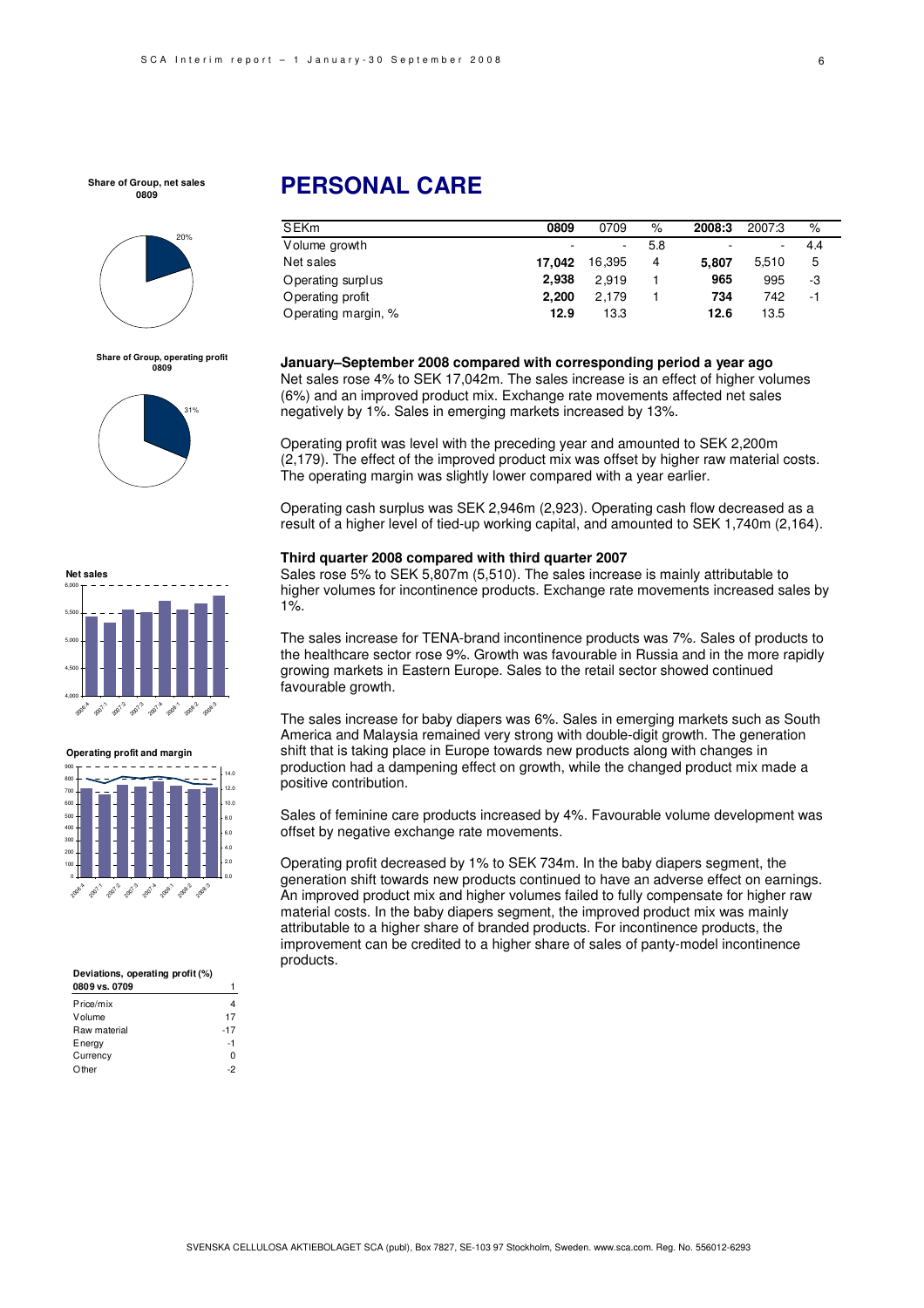

## **Share of Group, operating profit 0809**







| Deviations, operating profit (%) |       |
|----------------------------------|-------|
| 0809 vs. 0709                    |       |
| Price/mix                        | 120   |
| Volume                           |       |
| Raw material                     | -63   |
| Energy                           | $-35$ |
| Currency                         | -2    |
| Other                            | 17    |

# **TISSUE**

| SEKm                | 0809   | 0709   | $\%$ | 2008:3                   | 2007:3 | %    |
|---------------------|--------|--------|------|--------------------------|--------|------|
| Volume growth       |        | $\sim$ | 14.1 | $\overline{\phantom{0}}$ | ۰      | 14.9 |
| Net sales           | 28.124 | 23,989 | 17   | 9.642                    | 8.204  | 18   |
| Operating surplus   | 3.337  | 2.857  | 17   | 1.176                    | 1.022  | 15   |
| Operating profit    | 1.756  | 1.216  | 44   | 633                      | 464    | 36   |
| Operating margin, % | 6.2    | 5.1    |      | 6.6                      | 5.7    |      |

#### **January–September 2008 compared with corresponding period a year ago**

Net sales rose 17% to SEK 28,124m (23,989). Volumes increased by 14%, mainly as a result of acquisitions. Price increases during the second half of 2007 and in 2008 increased sales by 6%. Exchange rate movements had an adverse impact on net sales by 3%. Sales in emerging markets increased by 16%.

Operating profit improved by SEK 540m to SEK 1,756m (1,216). Acquisitions and higher prices accounted for approximately SEK 1,700m of this improvement. Price increases were offset by higher raw material and energy costs. Exchange rate movements impacted profit negatively by 2%.

Operating cash surplus amounted to SEK 3,218m (2,834), and operating cash flow was SEK 1,656m (1,713). An improved operating cash surplus was offset by a higher level of tied-up working capital and slightly higher net current capital expenditures.

#### **Third quarter 2008 compared with third quarter 2007**

Sales rose 18% to SEK 9,642m (8,204). Volumes increased by 15%, of which acquisitions accounted for 12%. Higher prices accounted for 6% of the sales increase. Exchange rate movements reduced sales by 2%.

Sales of consumer tissue rose 30%. Excluding acquisitions, sales increased by 8% as a result of higher prices and larger volumes. Volume growth was high in Eastern Europe and Latin America.

Sales of AFH tissue rose 3%. Adjusted for exchange rate movements, the increase was 6%. Higher prices in all regions were offset by negative volume and exchange rate movements in the North American operations.

Operating profit increased by SEK 169m to SEK 633m (464), mainly as a result of higher prices and acquisitions, which were offset by higher costs for pulp, recycled fibre and energy. Exchange rate movements decreased operating profit by 3%.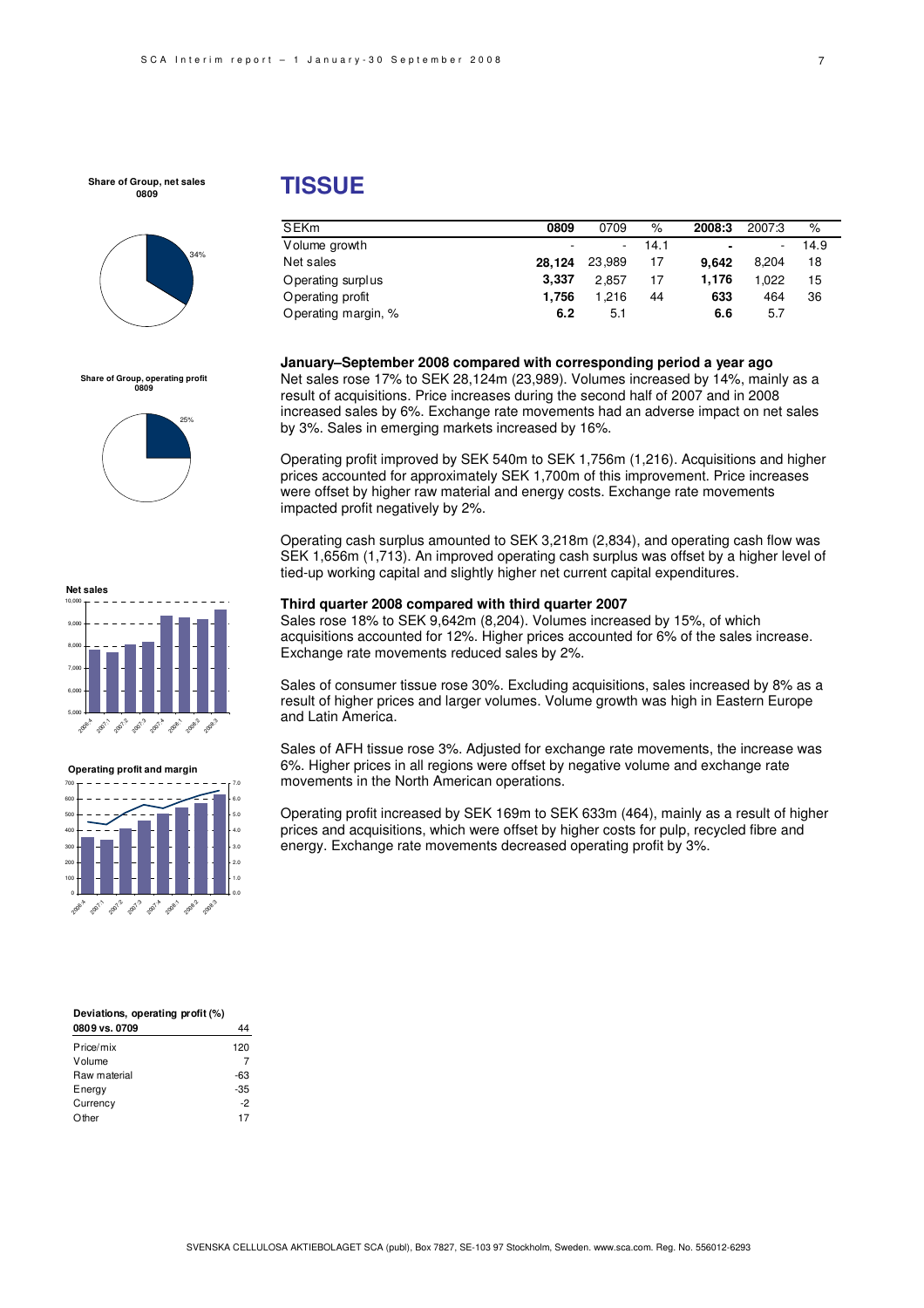

**Share of Group, operating profit 0809**







| Deviations, operating profit (%) |       |
|----------------------------------|-------|
| 0809 vs. 0709                    | -29   |
| Price/mix                        | 49    |
| Volume                           | $-5$  |
| Raw material                     | -39   |
| Energy                           | $-15$ |
| Currency                         | 1     |
| Other                            |       |

# **PACKAGING**

| <b>SEKm</b>                                | 0809   | 0709   | %     | 2008:3 | 2007:3 | %     |
|--------------------------------------------|--------|--------|-------|--------|--------|-------|
| <b>Deliveries</b>                          |        |        |       |        |        |       |
| - Liner products, ktonnes                  | 1.777  | 1.775  | 0     | 583    | 583    | 0     |
| - Corrugated board, million m <sup>2</sup> | 3.261  | 3.328  | -2    | 1.047  | 1.084  | -3    |
| Net sales                                  | 25,695 | 25.234 | 2     | 8.400  | 8.434  | 0     |
| Operating surplus                          | 2.597  | 3,110  | -16   | 729    | 1.044  | -30   |
| Operating profit                           | 1,384  | 1,959  | $-29$ | 319    | 648    | $-51$ |
| Operating margin, %                        | 5.4    | 7.8    |       | 3.8    | 7.7    |       |

**January–September 2008 compared with corresponding period a year ago** 

Net sales increased by SEK 461m to SEK 25,695m (25,234). Adjusted for the divestment of the North American packaging operations in 2007, net sales increased by just under 4%. The increase is mainly attributable to price increases, which for corrugated board amounted to approximately 4%. Exchange rate movements had a 1% negative effect on net sales.

Operating profit amounted to SEK 1,384m (1,959), a decrease of SEK 575m, of which approximately SEK 50m is attributable to the sale of the North American packaging operations. Higher prices for corrugated board failed to compensate for higher raw material and energy costs.

Operating cash surplus amounted to SEK 2,534m (2,995), and operating cash flow was SEK 933m (489). A lower operating cash surplus was compensated by lower payments for efficiency improvement programmes and a lower level of tied-up working capital.

#### **Third quarter 2008 compared with third quarter 2007**

Sales were level with the corresponding period a year ago and amounted to SEK 8,400m (8,434). Higher prices (1%) were offset by lower volumes in Europe.

Operating profit decreased by SEK 329m to SEK 319m (648) as a result of lower volumes in all regions. Higher prices for corrugated board failed to compensate for higher raw material, energy and transport costs. In addition, during the third quarter SCA carried out production cuts of 55,000 tonnes, which had a negative earnings impact of approximately SEK 35m.

Due to the inventory surplus in the liner market, during the third quarter SCA increased its external sales of liner to the export markets.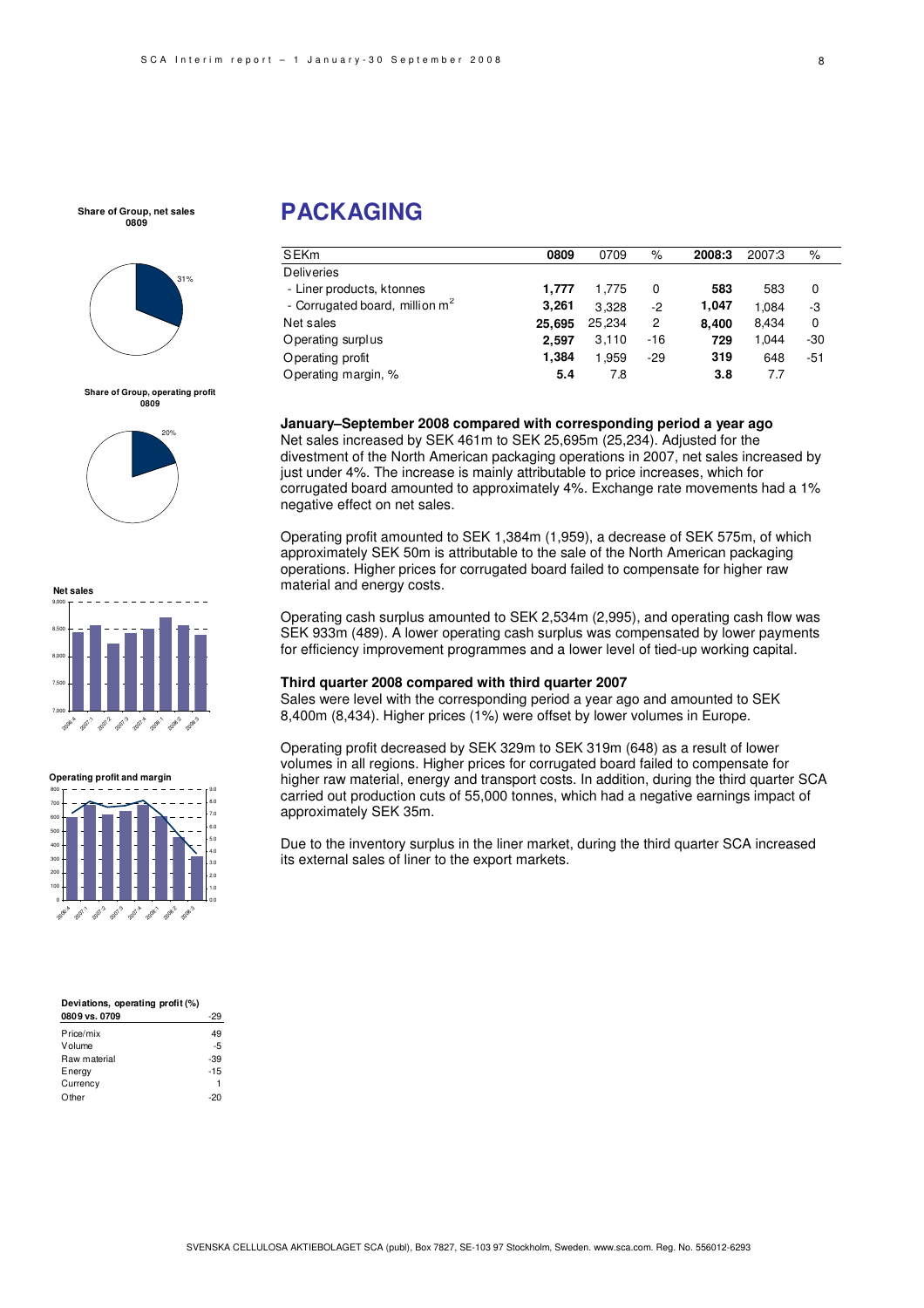

**Share of Group, operating profit 0809**





#### **Operating profit and margin**



#### **Deviations, operating profit (%)**  0809 vs. 0709

| Price/mix    | -1 |
|--------------|----|
| Volume       | 1  |
| Raw material | -9 |
| Energy       | -9 |
| Currency     | -7 |
| Other        | 3  |
|              |    |

# **FOREST PRODUCTS**

| <b>SEKm</b>                            | 0809   | 0709    | %     | 2008:3 | 2007:3 | %      |
|----------------------------------------|--------|---------|-------|--------|--------|--------|
| <b>Deliveries</b>                      |        |         |       |        |        |        |
| - Publication papers, ktonnes          | 1.157  | 1.134   | 2     | 384    | 405    | -5     |
| - Solid-wood products, km <sup>3</sup> | 1.210  | 1.247   | -3    | 350    | 395    | $-11$  |
| Net sales                              | 12.485 | 13.941* | $-4*$ | 3.956  | 4.743* | $-11*$ |
| Operating surplus                      | 2.641  | 3,173   | $-17$ | 800    | 1,082  | $-26$  |
| Operating profit                       | 1,689  | 2.179   | $-22$ | 481    | 766    | $-37$  |
| Operating margin, %                    | 13.5   | 15.6    |       | 12.2   | 16.2   |        |

\*) Net sales in 2007 include SEK 911m and SEK 297m, respectively, for SCA's transport operations. Starting in 2008, these sales are reported as other income, which is why the percentage difference above is stated exclusive of these sales.

#### **January–September 2008 compared with corresponding period a year ago**

Net sales decreased by 4%, adjusted for the fact that SCA's transport operations are reported as other income starting in 2008, to SEK 12,485m (13,941, adjusted 13,030). Sales of publication papers were level with the preceding year as a result of higher prices that were offset by lower volumes and negative exchange rate movements. Sales of solid-wood products decreased as a result of lower prices and lower volumes.

Operating profit decreased by SEK 490m to SEK 1,689m (2,179). Despite higher prices, profit for the publication papers business fell due to higher raw material costs and negative exchange rate effects. Operating profit for solid-wood products decreased due to lower prices and higher timber costs. Operating profit for the pulp operations was slightly lower than in the preceding year, while profit for the forest operations improved.

Operating cash surplus amounted to SEK 1,994m (2,891), and operating cash flow was SEK 997m (1,854). A lower operating cash surplus was offset by a lower level of net current capital expenditures.

#### **Third quarter 2008 compared with third quarter 2007**

Sales – adjusted for the handling of the transport operations – fell 11% to SEK 3,956m (4,743, adjusted 4,446).

Sales of publication papers were unchanged compared with the third quarter a year ago. Improved prices compensated for lower volumes and negative exchange rate effects.

Sales for the solid-wood operations decreased as a result of lower prices and volumes. Sales for the pulp operations decreased as a result of negative exchange rate movements, while forest operations sales decreased due to lower volumes.

Operating profit fell 37% to SEK 481m (766). The earnings decline is attributable to the solid-wood products operations, which hurt earnings by approximately SEK 250m. The decline is mainly attributable to lower prices, higher timber costs and planned production cuts aimed to balance the inventory situation. Higher earnings for forest operations failed to fully compensate for lower earnings for the publication papers and pulp operations. Earnings for forest products rose as a result of higher prices; this was offset by higher felling costs. The drop in earnings for publication papers is attributable to the fact that higher prices failed to compensate for higher energy and raw material costs. Operating profit for the pulp operations decreased as a result of higher raw material costs and negative exchange rate movements.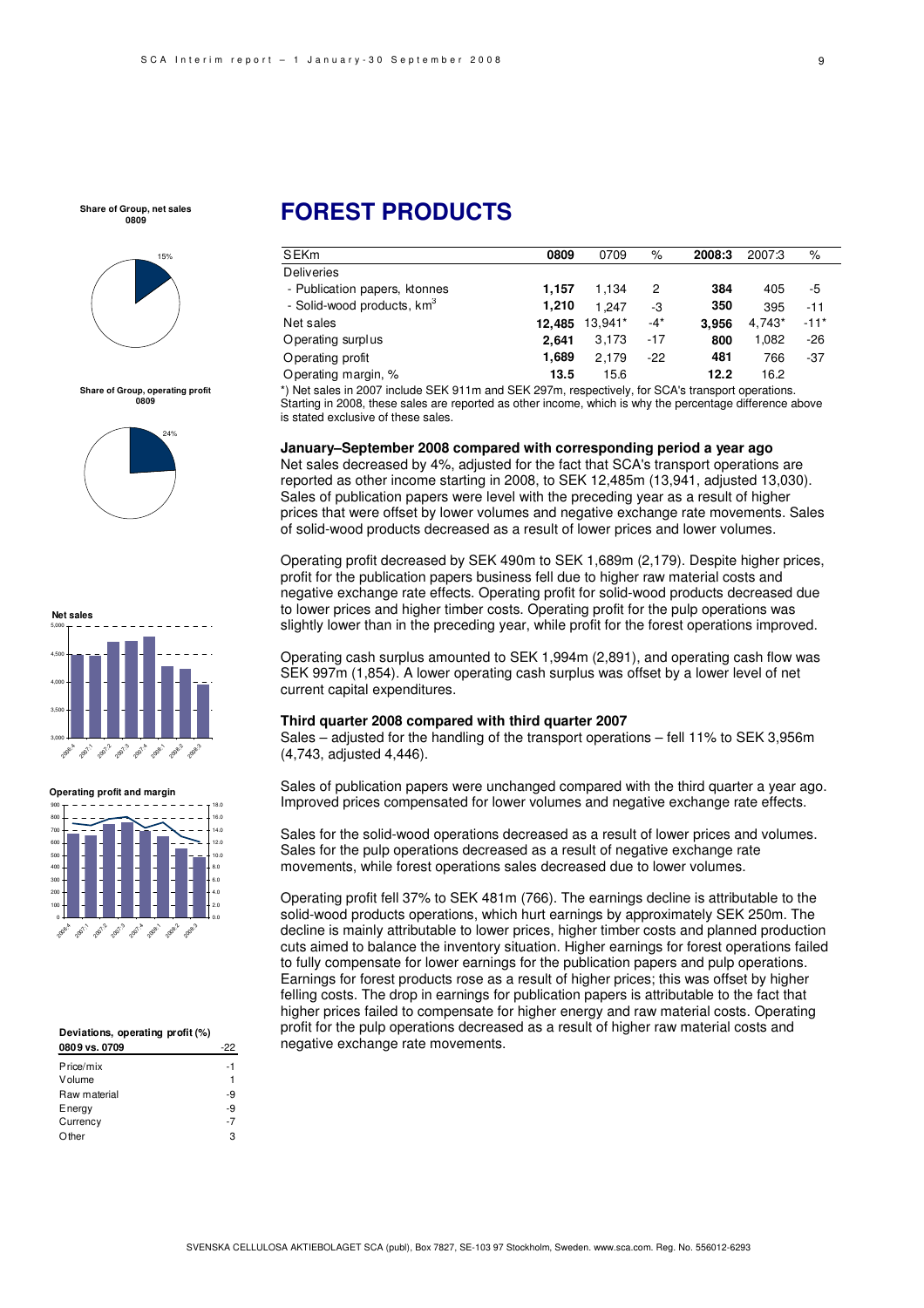## **SHARE DISTRIBUTION**

| 30 September 2008           | Class A     | Class B     | Total       |
|-----------------------------|-------------|-------------|-------------|
| Registered number of shares | 112,540,207 | 592,569,887 | 705.110.094 |
| - of which treasury shares  |             | 2,767,605   | 2,767,605   |

At the end of the period, the proportion of Class A shares was 16.0%. As a result of the exercise of employee options, the number of treasury shares has decreased during the year to 2,767,605 (3,154,812).

Calculated according to IFRS recommendations, the effects of outstanding employee option programmes correspond to a maximum dilution of 0.01%, which has been taken into account when calculating earnings per share for the period.

In October, after the end of the quarter, at the request of shareholders, 1,530,000 Class A shares were converted to Class B shares. The total number of votes in the company thereafter amounts to 1,704,201,957.

## **RISKS AND UNCERTAINTIES**

SCA's financial risk management is presented on pages 72–77 of the 2007 Annual Report. The Group's operations and inherent risks are described on pages 55–57 of the Annual Report. No significant changes have occurred that have changed the risks as reported in the Annual Report.

The recent, dramatic developments in the financial markets have caused a higher level of general uncertainty, which also entails risks and uncertainties for the operations.

#### **Strategic risks**

Risks in conjunction with company acquisitions are analysed in the due diligence processes that SCA carries out prior to all acquisitions. Acquisitions that might affect the assessment of SCA's financial and operational risks are described under the heading "Acquisitions and Divestments" in this report.

#### **Operational risks**

Management of operational risks is primarily carried out by SCA's business managers. SCA's internal audit function is tasked with following up compliance with internal control processes.

## **RELATED PARTY TRANSACTIONS**

No transactions have been carried out between SCA and related parties that had a material impact on the company's financial position and results of operations.

## **ACCOUNTING PRINCIPLES**

This interim report is prepared according to IAS 34 and recommendation RFR 1.1 of the Swedish Financial Reporting Board, and with regard to the Parent Company, according to RFR 2.1. The accounting principles applied correspond to those described in the 2007 Annual Report.

## **FUTURE REPORTS**

The year-end report for 2008 will be released on 29 January 2009.

## **NOMINATION COMMITTEE**

SCA's Nomination Committee, which is tasked with – among other things – submitting recommendations to the Annual General Meeting regarding the composition of SCA's board, consists of the following members: Carl-Olof By, AB Industrivärden, Chairman of the Nomination Committee; Håkan Sandberg, Handelsbanken's Pension Foundation, and others; Anders Oscarsson, SEB Funds; Hans Sterte, Skandia Liv; Helen Olausson, AB Skrindan and others; and Sverker Martin-Löf, Chairman of the Board of SCA.

## **ANNUAL GENERAL MEETING**

SCA's Annual General Meeting will be held on Thursday, 2 April 2009, in Stockholm.

Stockholm, 29 October 2008 SVENSKA CELLULOSA AKTIEBOLAGET (publ)

Jan Johansson President and CEO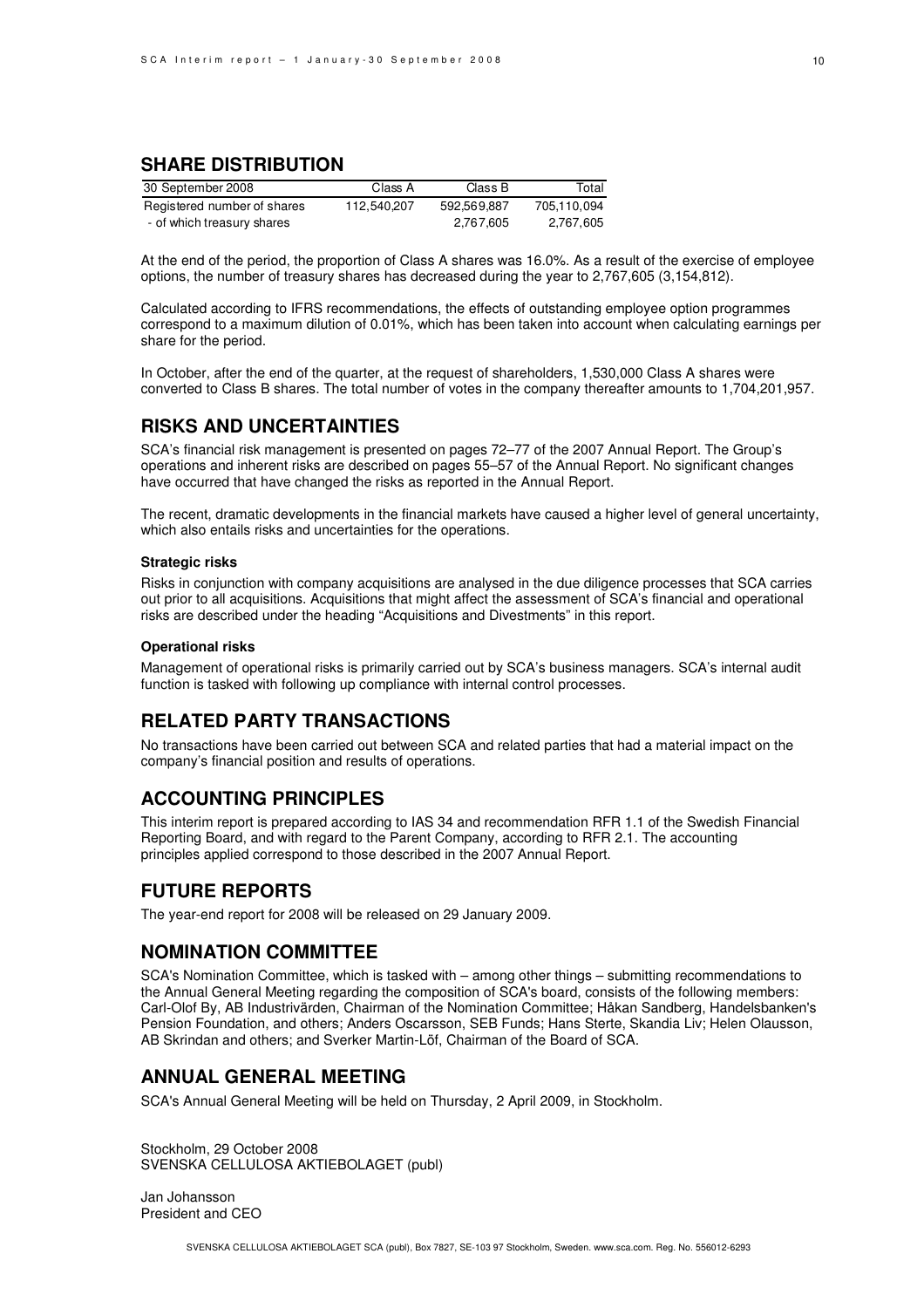## **OPERATING CASH FLOW ANALYSIS**

| <b>SEKm</b>                                  | 0809      | 0709      |
|----------------------------------------------|-----------|-----------|
| Operating cash surplus                       | 10,427    | 11,325    |
| Change in working capital                    | $-1,478$  | $-1,876$  |
| Current capital expenditures, net            | $-3,363$  | $-3,076$  |
| Restructuring costs, etc.                    | $-459$    | $-485$    |
| Operating cash flow                          | 5,127     | 5,888     |
|                                              |           |           |
| <b>Financial items</b>                       | $-1,629$  | $-1,361$  |
| Income taxes paid                            | $-1,332$  | $-1,429$  |
| Other                                        | 12        | 7         |
| Cash flow from current operations            | 2,178     | 3,105     |
|                                              |           |           |
| Acquisitions                                 | $-1,754$  | $-740$    |
| Strategic capital expenditures, fixed assets | $-2,078$  | $-796$    |
| Dive stments                                 | 1,175     | 2,846     |
| Cash flow before dividend                    | $-479$    | 4,415     |
| Dividend                                     | $-3,127$  | $-2,904$  |
| Cash flow after dividend                     | $-3,606$  | 1.511     |
| Sale of treasury shares                      | 28        | 54        |
| Net cash flow                                | $-3,578$  | 1,565     |
| Net debt at the start of the period          | $-37,368$ | $-36,399$ |
| Net cash flow                                | $-3,578$  | 1,565     |
| Remeasurement to equity                      | $-1.787$  | 1,841     |
| Currency effects                             | $-768$    | $-120$    |
| Net debt at the end of the period            | $-43,501$ | $-33,113$ |
| Debt/equity ratio                            | 0.67      | 0.53      |
| Debt payment capacity, %                     | 29        | 35        |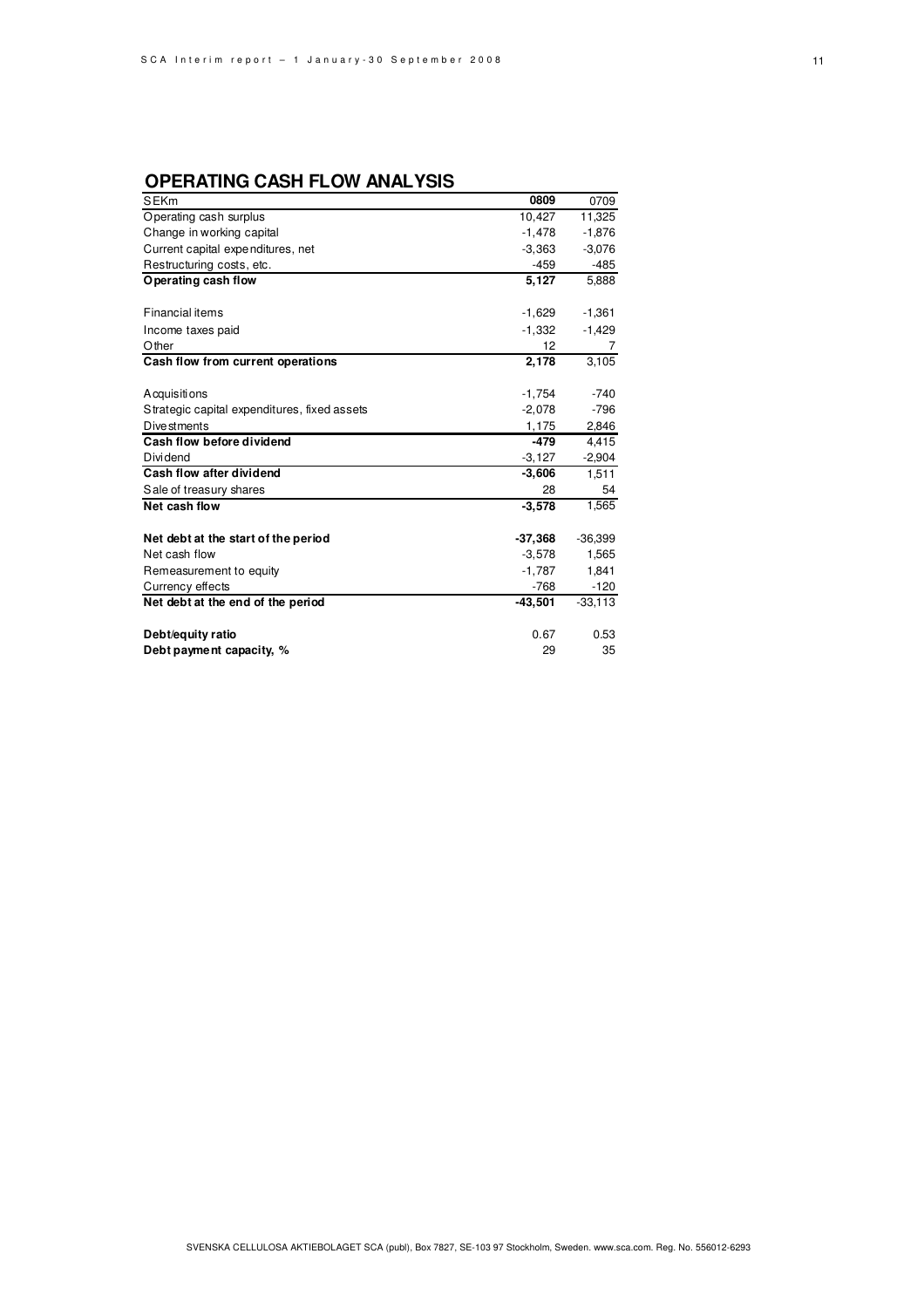## **CASH FLOW STATEMENT**

| <b>SEKm</b>                                                                       | 0809              | 0709             |
|-----------------------------------------------------------------------------------|-------------------|------------------|
|                                                                                   |                   |                  |
| Operating activities                                                              |                   |                  |
| Profit before tax<br>Adjustment for non-cash items <sup>1</sup>                   | 5,087             | 5,895            |
|                                                                                   | 3,386<br>8,473    | 3,660<br>9,555   |
|                                                                                   |                   |                  |
| Paid tax<br>Cash flow from operating activities before changes in working capital | $-1,332$<br>7,141 | -1,429<br>8,126  |
|                                                                                   |                   |                  |
| Cash flow from changes in working capital                                         |                   |                  |
| Change in inventories                                                             | -932              | $-1,354$         |
| Change in operating receivables                                                   | $-524$            | $-1,327$         |
| Change in operating liabilities                                                   | -22               | 805              |
| Cash flow from operating activities                                               | 5,663             | 6,250            |
|                                                                                   |                   |                  |
| <b>Investing activities</b>                                                       |                   |                  |
| Acquisition of operations                                                         | $-1,752$          | $-705$           |
| Sold operations                                                                   | 1,164             | 2,779            |
| Acquisition tangible and intangible assets                                        | $-5,615$<br>174   | $-4,309$<br>455  |
| Sale of tangible assets                                                           | -2                |                  |
| Payment of loans to external parties<br>Cash flow from investing activities       | $-6,031$          | -693<br>$-2,473$ |
|                                                                                   |                   |                  |
| <b>Financing activities</b>                                                       |                   |                  |
| Sale of treasury shares                                                           | 28                | 54               |
| <b>B</b> orrowings                                                                | 6,399             |                  |
| A mortization of debt                                                             |                   | $-1,018$         |
| Dividends paid                                                                    | $-3,127$          | $-2,904$         |
| Cash flow from financing activities                                               | 3,300             | $-3,868$         |
| Cash flow for the period                                                          | 2,932             | -91              |
| Cash and cash equivalents at the beginning of the year                            | 3,023             | 1,599            |
| Exchange differences in cash and cash equivalents                                 | 25                | 3                |
| Cash and cash equivalents at the end of the period                                | 5,980             | 1,511            |
|                                                                                   |                   |                  |
| Reconciliation with operating cash flow analysis                                  |                   |                  |
|                                                                                   |                   |                  |
| Cash flow for the period<br>Deducted items:                                       | 2,932             | -91              |
| Payment of loans to external parties                                              | 2                 | 693              |
| <b>B</b> orrowings                                                                | $-6,399$          |                  |
| Added items:                                                                      |                   |                  |
| Net debt in acquired and divested operations                                      | 9                 | 32               |
| Accrued interest                                                                  | $-122$            | -69              |
| Investments through finance leases                                                |                   | -18              |
| Net cash flow according to operating cash flow analysis                           | $-3,578$          | 1,565            |
|                                                                                   |                   |                  |
| Depreciation and impairment, fixed assets                                         | 4,558             | 4,577            |
| Fair value valuation of forest assets                                             | $-678$            | $-318$           |
| Payments related to efficiency programmes                                         | -430              | $-446$           |
| Other                                                                             | -64               | -153             |
| Total                                                                             | 3,386             | 3,660            |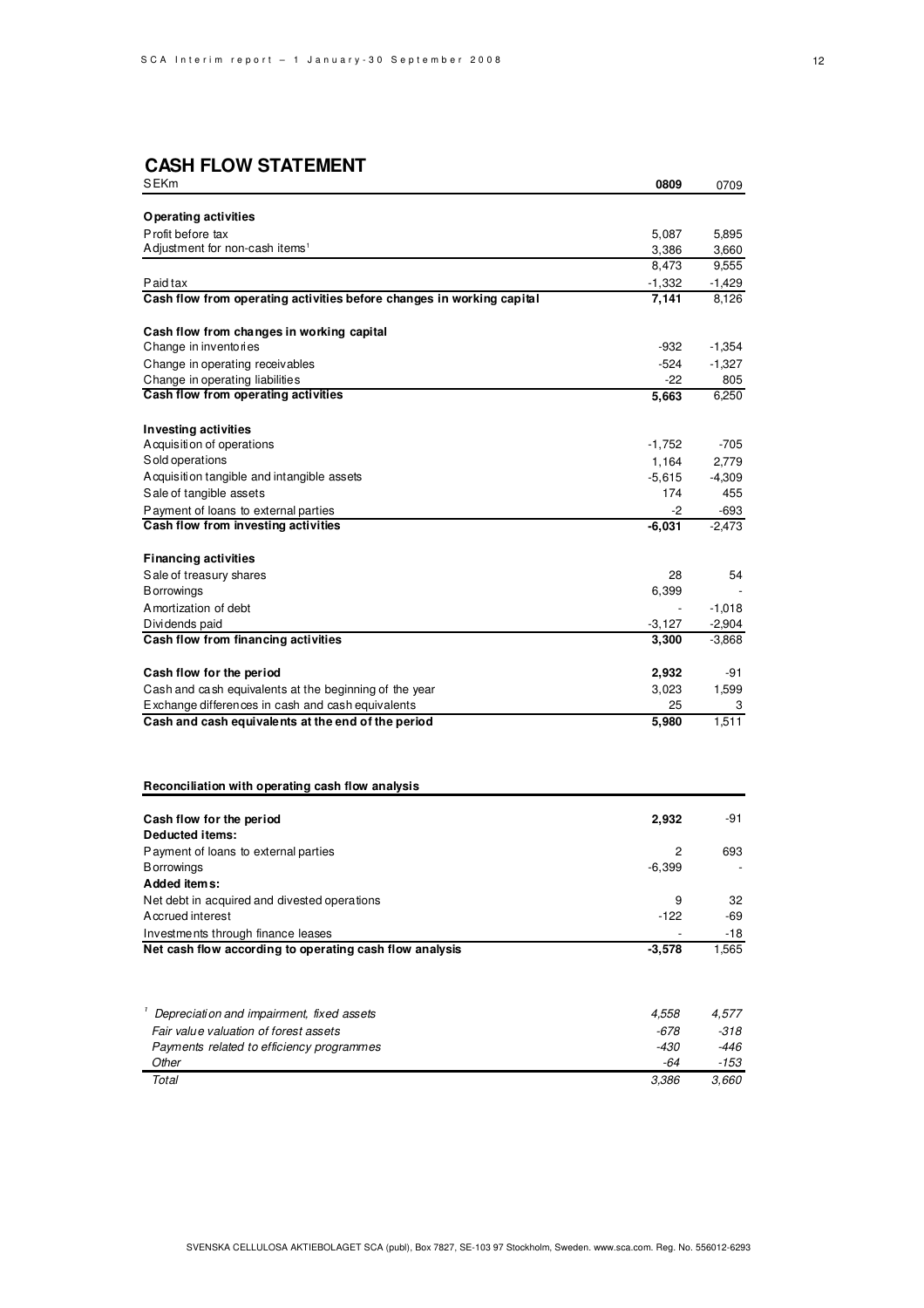## **CONSOLIDATED INCOME STATEMENT**

| <b>SEKm</b>                                                    | 2008:3    | 2007:3    | 2008:2    | 0809      | 0709      |
|----------------------------------------------------------------|-----------|-----------|-----------|-----------|-----------|
| <b>Net sales</b>                                               | 27,438    | 26,362    | 27,339    | 82,290    | 78,105    |
| Cost of goods sold <sup>1</sup>                                | $-22,012$ | $-21,036$ | $-22,120$ | $-66,260$ | $-62,359$ |
| <b>Gross contribution</b>                                      | 5,426     | 5,326     | 5,219     | 16,030    | 15,746    |
| Sales, general and administration <sup>1</sup>                 | $-3,380$  | $-2,800$  | $-3,020$  | $-9,314$  | $-8,490$  |
| Operating profit                                               | 2,046     | 2,526     | 2,199     | 6,716     | 7,256     |
| Financial items                                                | $-608$    | $-507$    | $-496$    | $-1,629$  | $-1,361$  |
| Profit before tax                                              | 1,438     | 2,019     | 1,703     | 5,087     | 5,895     |
| Tax                                                            | $-185$    | 0         | $-321$    | $-915$    | $-872$    |
| Net profit for the period                                      | 1,253     | 2,019     | 1,382     | 4,172     | 5,023     |
| Earnings attributable to:                                      |           |           |           |           |           |
| Equity holders of the Parent Company                           | 1,248     | 2,014     | 1,377     | 4,159     | 5,008     |
| Minority interests                                             | 5         | 5         | 5         | 13        | 15        |
| Earnings per share, SEK - equity holders of the Parent Company |           |           |           |           |           |
| - before dilution effects                                      | 1.78      | 2.87      | 1.96      | 5.92      | 7.14      |
| - after dilution effects                                       | 1.78      | 2.87      | 1.96      | 5.92      | 7.13      |
| <sup>1</sup> Where of depreciations                            | $-1,553$  | $-1,534$  | $-1,489$  | -4,556    | $-4,583$  |
|                                                                | 2008:3    | 2007:3    | 2008:2    | 0809      | 0709      |
| Gross margin                                                   | 19.8      | 20.2      | 19.1      | 19.5      | 20.2      |
| Operating margin                                               | 7.5       | 9.6       | 8.0       | 8.2       | 9.3       |
| Financial net margin                                           | $-2.2$    | $-1.9$    | $-1.8$    | $-2.0$    | $-1.7$    |
| Profit margin                                                  | 5.3       | 7.7       | 6.2       | 6.2       | 7.6       |
| Tax                                                            | $-0.7$    | 0.0       | $-1.2$    | $-1.1$    | $-1.1$    |
| Net margin                                                     | 4.6       | 7.7       | 5.0       | 5.1       | 6.5       |
|                                                                |           |           |           |           |           |
| Calculation of earnings per share                              | 2008:3    | 2007:3    | 2008:2    | 0809      | 0709      |
| Earnings attributable to equity holdings of the                | 1,248     | 2,014     | 1,377     | 4,159     | 5,008     |
| Parent Company                                                 |           |           |           |           |           |
| Average no. of shares before dilution, millions                | 702.1     | 701.8     | 702.1     | 702.1     | 701.8     |
| Warrants                                                       | 0.2       | 0.4       | 0.2       | 0.2       | 0.4       |
| Average no. of shares after dilution                           | 702.3     | 702.2     | 702.3     | 702.3     | 702.2     |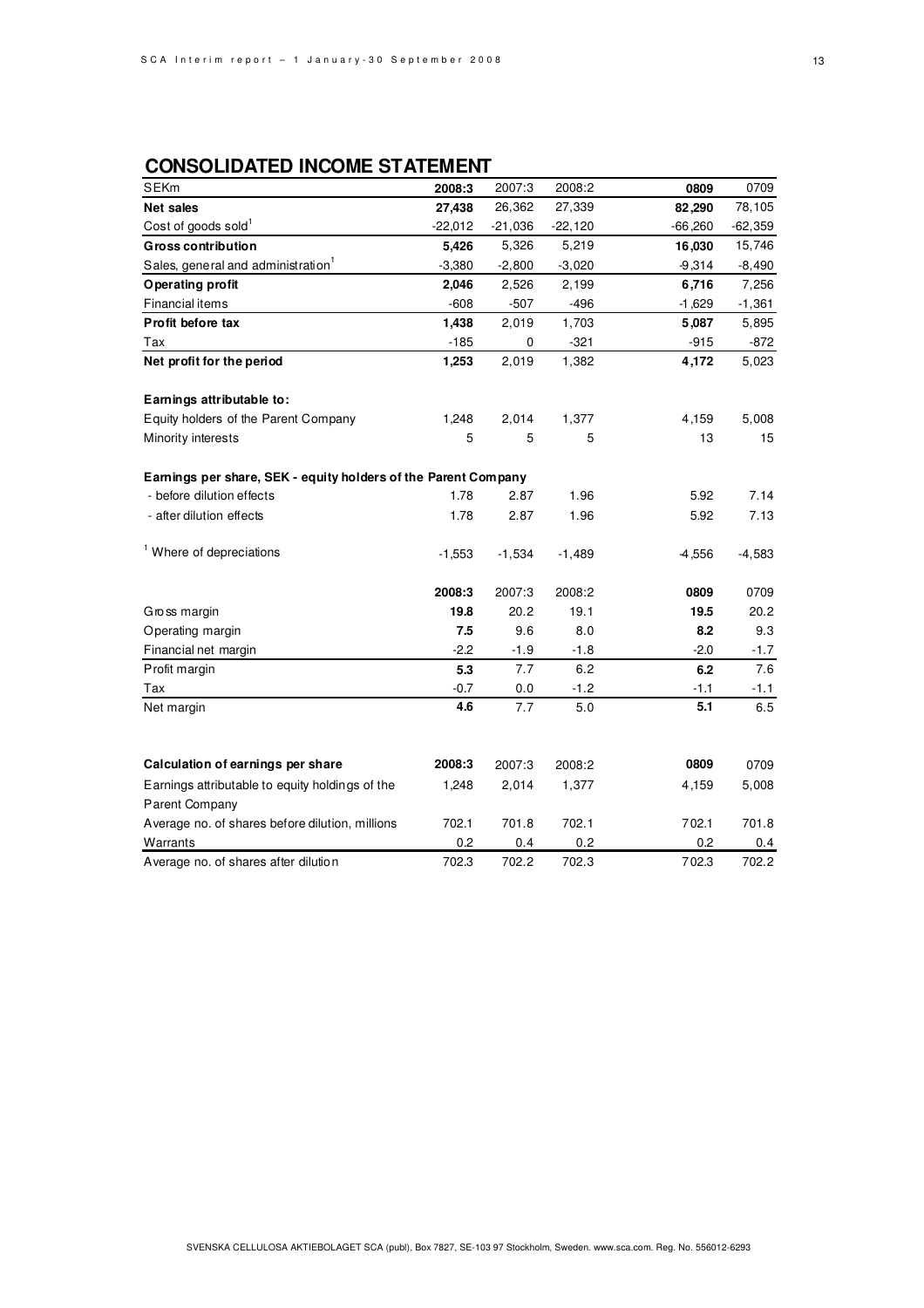# **CONSOLIDATED STATEMENT OF RECOGNIZED INCOME AND EXPENSE**

| <b>SEKm</b>                                                       | 0809     | 0709     |
|-------------------------------------------------------------------|----------|----------|
| Actuarial gains and losses related to pensions, incl. payroll tax | $-1,600$ | 1,848    |
| Available-for-sale financial assets:                              |          |          |
| - Gains from fair value measurement taken to equity               | $-394$   | 51       |
| - Transferred to income statement at sale                         | 0        | $-34$    |
| Cash flow hedges                                                  |          |          |
| - Gains from remeasurement of derivatives taken to equity         | 56       | 32       |
| - Transferred to profit or loss for the period                    | -54      | $-16$    |
| Transferred to cost of hedged investments                         | -2       | 3        |
| Translation difference in foreign operations                      | 628      | $-308$   |
| Gains from hedging of net investments in foreign operations       | 182      | 204      |
| Tax on items taken to/transferred from equity                     | 458      | $-493$   |
| Total transactions taken to equity                                | $-726$   | 1,287    |
| Net profit for the period recognized in the income statement      | 4,172    | 5,023    |
| Total income and expenses recognized for the period               | 3,446    | 6,310    |
| Attributable to:                                                  |          |          |
| - Equity holders of the Parent Company                            | 3,404    | 6,274    |
| - Minority interests                                              | 42       | 36       |
|                                                                   | 3,446    | 6,310    |
| Other changes in equity                                           |          |          |
| - sale of treasury shares                                         | 28       | 54       |
| - dividend                                                        | $-3,127$ | $-2,904$ |
| - change in Group structure                                       | -6       | $-17$    |

SVENSKA CELLULOSA AKTIEBOLAGET SCA (publ), Box 7827, SE-103 97 Stockholm, Sweden. www.sca.com. Reg. No. 556012-6293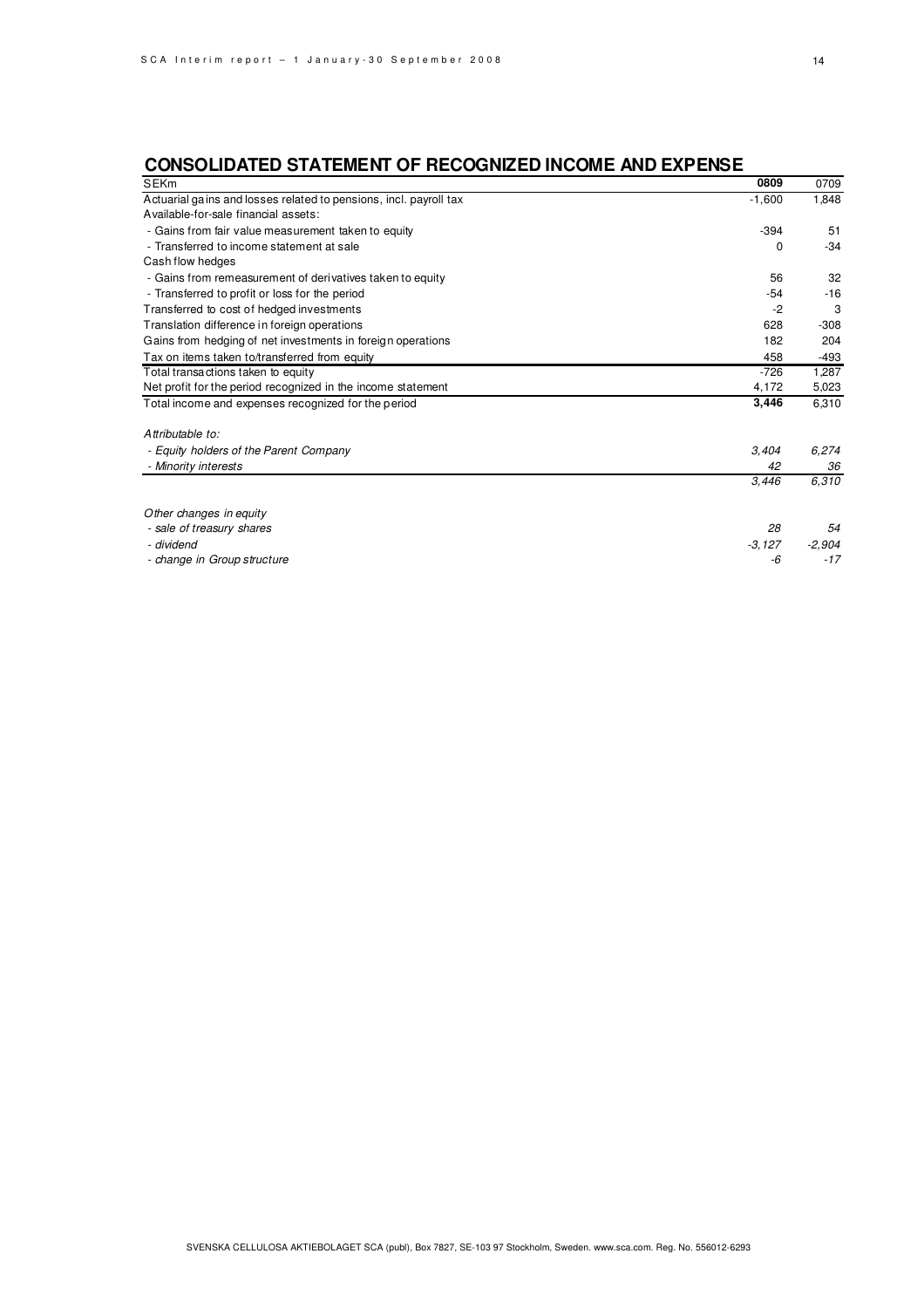|                                                                                                  | 30 September 2008 | 31 December 2007 |
|--------------------------------------------------------------------------------------------------|-------------------|------------------|
|                                                                                                  | <b>SEKm</b>       | <b>SEKm</b>      |
| <b>Assets</b>                                                                                    |                   |                  |
| Goodwill                                                                                         | 18,679            | 18,161           |
| Other intangible assets                                                                          | 3,772             | 3,455            |
| Tangible assets                                                                                  | 83,265            | 80,352           |
| Shares and participations                                                                        | 1,030             | 1,018            |
| Non-current financial assets <sup>1</sup>                                                        | 2,489             | 3,663            |
| Other non-current receivables                                                                    | 1,318             | 1,164            |
| Total non-current assets                                                                         | 110,553           | 107,813          |
| Operating receivables and inventories                                                            | 35,433            | 33,793           |
| <b>Current financial assets</b>                                                                  | 282               | 366              |
| Non-current assets held for sale                                                                 | 58                | 55               |
| Cash and cash equivalents                                                                        | 5,980             | 3,023            |
| <b>Total current assets</b>                                                                      | 41,753            | 37,237           |
| <b>Total assets</b>                                                                              | 152,306           | 145,050          |
| <b>Equity</b>                                                                                    |                   |                  |
| Equity holders of the Parent Company                                                             | 63,933            | 63,590           |
| Minority interests                                                                               | 687               | 689              |
| <b>Total equity</b>                                                                              | 64,620            | 64,279           |
| <b>Liabilities</b>                                                                               |                   |                  |
| Provisions for pensions                                                                          | 2,424             | 1,987            |
| Other provisions                                                                                 | 11,805            | 12,212           |
| Non-current financial liabilities                                                                | 31,095            | 20,247           |
| Other non-current liabilities                                                                    | 143               | 133              |
| <b>Total non-current liabilities</b>                                                             | 45,467            | 34,579           |
| Current financial liabilities <sup>2</sup>                                                       | 18,369            | 21,943           |
| <b>Operating liabilities</b>                                                                     | 23,850            | 24,249           |
| <b>Total current liabilities</b>                                                                 | 42,219            | 46,192           |
| <b>Total liabilities</b>                                                                         | 87,686            | 80,771           |
| <b>Total equity and liabilities</b>                                                              | 152,306           | 145,050          |
| Debt/equity ratio                                                                                | 0.67              | 0.58             |
| Visible equity/assets ratio                                                                      | 42%               | 44%              |
| Return on capital employed                                                                       | 9%                | 11%              |
| Return on equity                                                                                 | 10%               | 12%              |
| Of which pension assets<br><sup>2</sup> Contracted committed credit lines amount to SEK 25,780m. | 1,406             | 2,137            |
|                                                                                                  |                   |                  |
| Capital employed                                                                                 | 108,121           | 101,647          |
| - of which working capital                                                                       | 12,724            | 11,623           |
| Net debt                                                                                         | 43,501            | 37,368           |
| Shareholders' equity                                                                             | 64,620            | 64,279           |
| Provisions for restructuring costs are included in the balance sheet as follows:                 |                   |                  |
| - Other provisions*                                                                              | 884               | 869              |
| - Operating liabilities                                                                          | 596               | 1,040            |
| *) whereof provisions for taxrisks                                                               | 249               | 250              |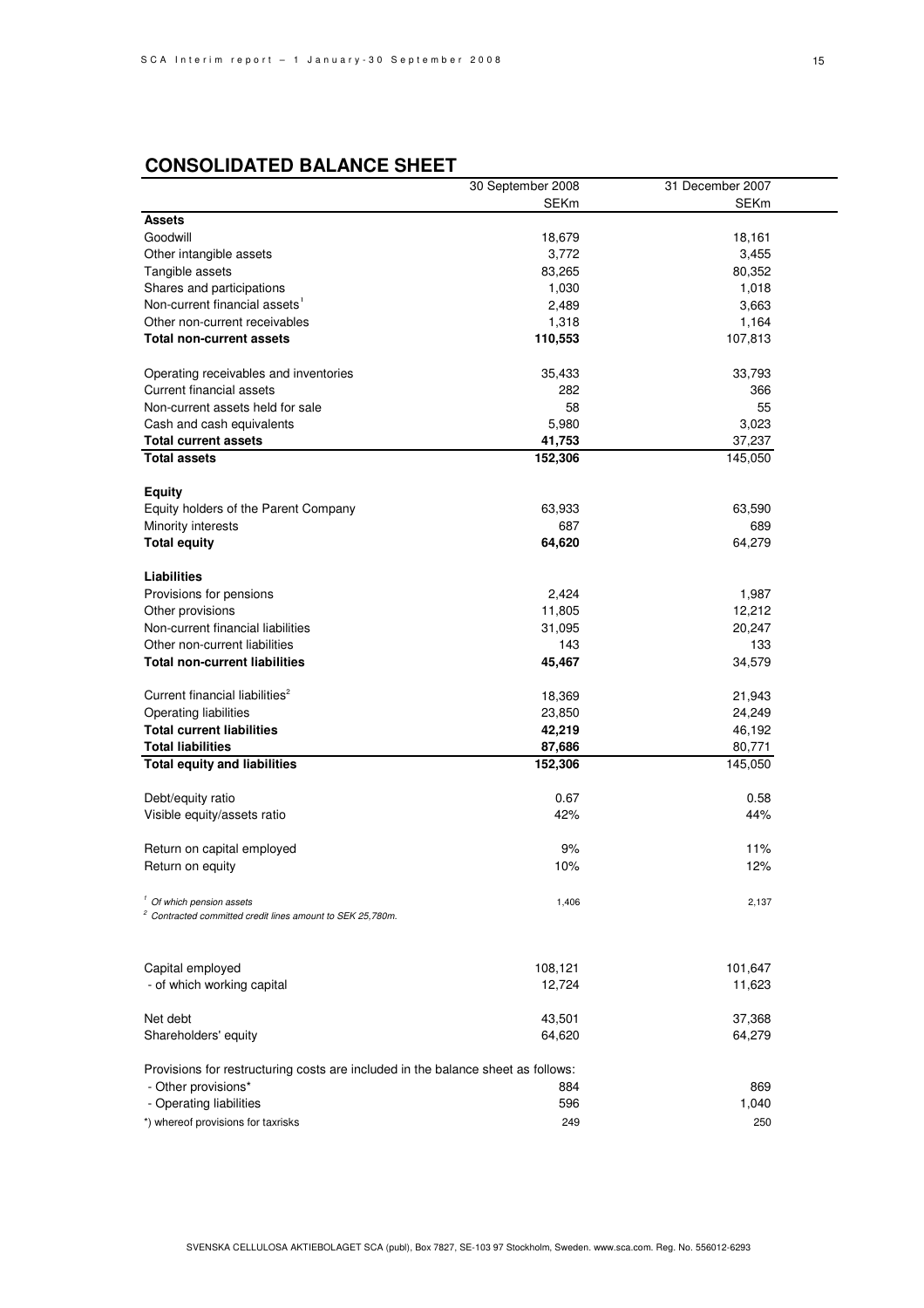### **NET SALES**

| <b>SEKm</b>                            | 2008:3 | 2008:2 | 2008:1 | 2007:4 | 2007:3 | 2007:2 | 2007:1 | 2006:4 |
|----------------------------------------|--------|--------|--------|--------|--------|--------|--------|--------|
| Personal Care                          | 5.807  | 5.671  | 5.564  | 5.706  | 5,510  | 5.554  | 5.331  | 5.429  |
| Tissue                                 | 9.642  | 9,203  | 9.279  | 9.343  | 8,204  | 8,060  | 7,725  | 7,844  |
| Packaging                              | 8.400  | 8.582  | 8.713  | 8.494  | 8.434  | 8.229  | 8.571  | 8.445  |
| <b>Forest Products</b>                 | 3.956  | 4,239  | 4,290  | 4,803  | 4.743  | 4.726  | 4,472  | 4,480  |
| - Publication papers                   | 2.245  | 2.198  | 2,199  | 2,259  | 2,225  | 2.149  | 2,082  | 2,167  |
| - Pulp, timber and solid-wood products | 1.711  | 2.041  | 2.091  | 2.544  | 2.518  | 2.577  | 2.390  | 2,313  |
| Other                                  | 369    | 351    | 369    | 318    | 320    | 341    | 357    | 336    |
| Intra-group deliveries                 | -736   | $-707$ | $-702$ | $-856$ | $-849$ | $-782$ | $-841$ | $-884$ |
| Total net sales                        | 27.438 | 27.339 | 27.513 | 27,808 | 26.362 | 26,128 | 25.615 | 25.650 |

### **OPERATING PROFIT**

| <b>SEKm</b>                                                                                                                                       | 2008:3 | 2008:2 | 2008:1 | 2007:4 | 2007:3   | 2007:2 | 2007:1 | 2006:4 |
|---------------------------------------------------------------------------------------------------------------------------------------------------|--------|--------|--------|--------|----------|--------|--------|--------|
| Personal Care                                                                                                                                     | 734    | 721    | 745    | 781    | 742      | 758    | 679    | 726    |
| Tissue                                                                                                                                            | 633    | 577    | 546    | 508    | 464      | 413    | 339    | 358    |
| Packaging                                                                                                                                         | 319    | 457    | 608    | 692    | 648      | 622    | 689    | 598    |
| <b>Forest Products</b>                                                                                                                            | 481    | 553    | 655    | 691    | 766      | 750    | 663    | 676    |
| - Publication papers                                                                                                                              | 78     | 91     | 83     | 125    | 143      | 141    | 128    | 208    |
| - Pulp, timber and solid-wood products                                                                                                            | 403    | 462    | 572    | 566    | 623      | 609    | 535    | 468    |
| Other                                                                                                                                             | $-121$ | $-109$ | -83    | 219    | -94      | -95    | -88    | $-97$  |
| Total operating profit                                                                                                                            | 2.046  | 2.199  | 2.471  | 2.891  | 2,526    | 2.448  | 2,282  | 2,261  |
| Financial items                                                                                                                                   | $-608$ | -496   | $-525$ | $-549$ | $-507$   | $-435$ | $-419$ | $-458$ |
| Profit before tax                                                                                                                                 | 1.438  | 1.703  | 1.946  | 2.342  | 2.019    | 2.013  | 1.863  | 1,803  |
| Tax                                                                                                                                               | $-185$ | $-321$ | $-409$ | $-204$ | $\Omega$ | $-443$ | $-429$ | $-352$ |
| Net profit for the period <sup>2</sup>                                                                                                            | 1.253  | 1.382  | 1.537  | 2.138  | 2.019    | 1.570  | 1.434  | 1.451  |
| <sup>1</sup> The fourth quarter of 2007 indudes SEK 300m in items affecting comparability, specified per business area in the 2007 annual report. |        |        |        |        |          |        |        |        |

 $2$  The fourth quarter of 2007 includes SEK 252m in items affecting comparability.

### **OPERATING MARGIN**

| %                                      | 2008:3 | 2008:2 | 2008:1 | 2007:4 | 2007:3 | 2007:2 | 2007:1 | 2006:4 |
|----------------------------------------|--------|--------|--------|--------|--------|--------|--------|--------|
| Personal Care                          | 12.6   | 12.7   | 13.4   | 13.7   | 13.5   | 13.6   | 12.7   | 13.4   |
| Tissue                                 | 6.6    | 6.3    | 5.9    | 5.4    | 5.7    | 5.1    | 4.4    | 4.6    |
| Packaging                              | 3.8    | 5.3    | 7.0    | 8.1    | 7.7    | 7.6    | 8.0    | 7.1    |
| <b>Forest Products</b>                 | 12.2   | 13.0   | 15.3   | 14.4   | 16.2   | 15.9   | 14.8   | 15.1   |
| - Publication papers                   | 3.5    | 4.1    | 3.8    | 5.5    | 6.4    | 6.6    | 6.1    | 9.6    |
| - Pulp, timber and solid-wood products | 23.6   | 22.6   | 27.4   | 22.2   | 24.7   | 23.6   | 22.4   | 20.2   |

## **CONSOLIDATED INCOME STATEMENT**

| SEKm                                   | 2008:3    | 2008:2    | 2008:1    | 2007:4    | 2007:3    |
|----------------------------------------|-----------|-----------|-----------|-----------|-----------|
| Net sales                              | 27,438    | 27,339    | 27,513    | 27,808    | 26,362    |
| Cost of goods sold                     | $-22,012$ | $-22,120$ | $-22,128$ | $-22,453$ | $-21,036$ |
| <b>Gross contribution</b>              | 5,426     | 5,219     | 5,385     | 5,355     | 5,326     |
| Sales, general and administration      | $-3,380$  | $-3,020$  | $-2,914$  | $-2,464$  | $-2,800$  |
| Operating profit <sup>1</sup>          | 2.046     | 2,199     | 2,471     | 2,891     | 2,526     |
| Financial items                        | $-608$    | $-496$    | $-525$    | $-549$    | $-507$    |
| Profit before tax <sup>1</sup>         | 1,438     | 1,703     | 1,946     | 2,342     | 2,019     |
| Taxes                                  | $-185$    | $-321$    | $-409$    | $-204$    | 0         |
| Net profit for the period <sup>2</sup> | 1,253     | 1,382     | 1,537     | 2,138     | 2,019     |

 $1$  The fourth quarter of 2007 includes SEK 300m in items affecting comparability.

 $^2$  The fourth quarter of 2007 includes SEK 252m in items affecting comparability.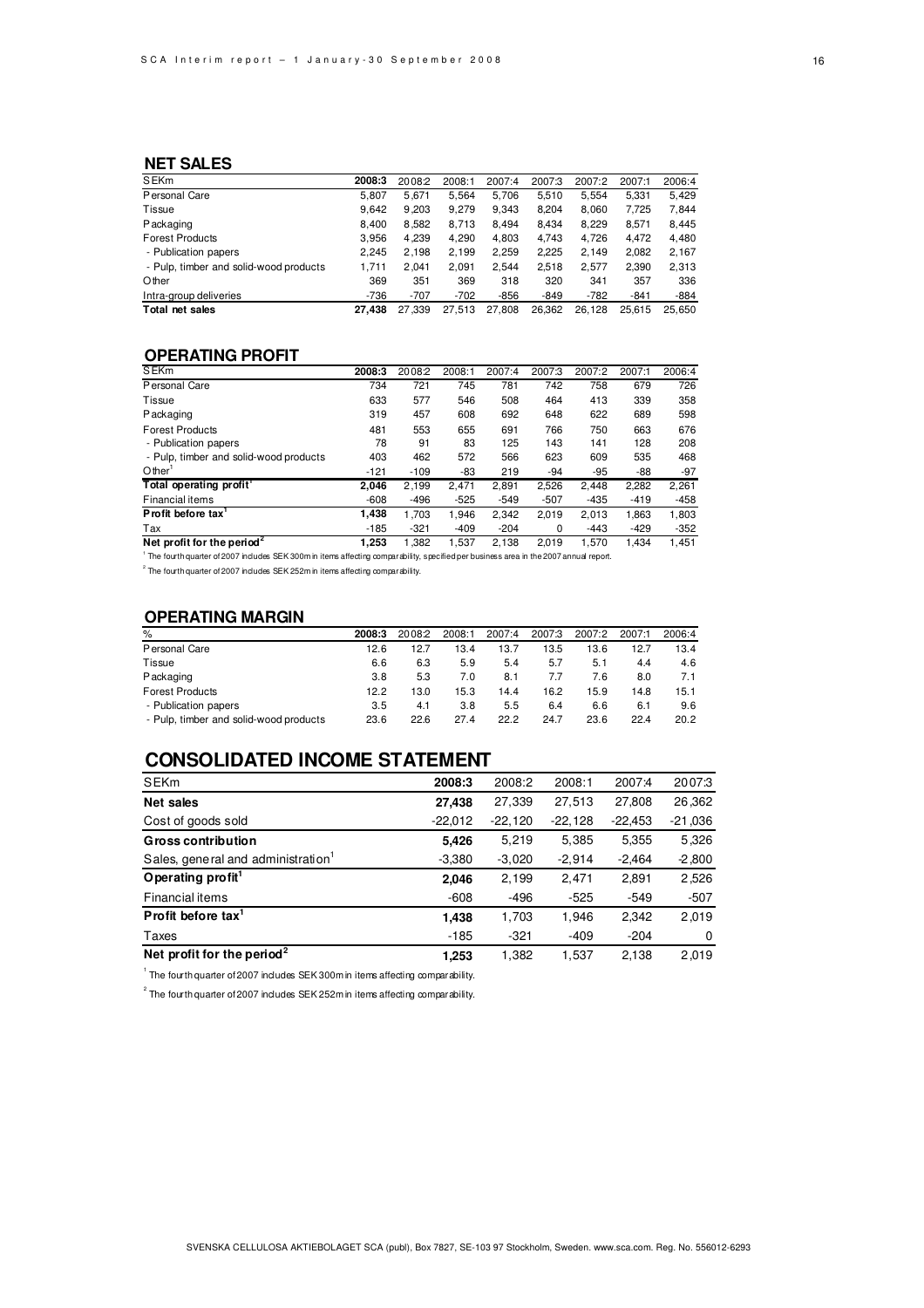## **INCOME STATEMENT PARENT COMPANY**

| <b>SEKm</b>               | 0809   | 0709   |
|---------------------------|--------|--------|
| Administration costs      | $-343$ | $-370$ |
| Other operating income    | 129    | 122    |
| Other operating expenses  | $-129$ | $-122$ |
| Operating profit          | $-343$ | $-370$ |
| Financial items           | 403    | 551    |
| Profit before tax         | 60     | 181    |
| Taxes                     | 570    | 441    |
| Net profit for the period | 630    | 622    |

## **BALANCE SHEET PARENT COMPANY**

|                              | 30 September 2008 | 31 December 2007 |
|------------------------------|-------------------|------------------|
|                              | <b>SEKm</b>       | <b>SEKm</b>      |
| Intangible assets            | 3                 | 5                |
| Tangible assets              | 6,234             | 6,205            |
| Financial investments        | 62,540            | 62,576           |
| Total fixed assets           | 68,777            | 68,786           |
| Total current assets         | 1,125             | 1,604            |
| <b>Total assets</b>          | 69,902            | 70,390           |
| Restricted equity            | 10,996            | 10,996           |
| Unrestricted equity          | 7,067             | 9,496            |
| Total shareholders' equity   | 18,063            | 20,492           |
| Untaxed reserves             | 128               | 128              |
| <b>Provisions</b>            | 1,399             | 1,330            |
| Long-term liabilities        | 0                 | $\Omega$         |
| <b>Current liabilities</b>   | 50,312            | 48,440           |
| Total equity and liabilities | 69,902            | 70,390           |